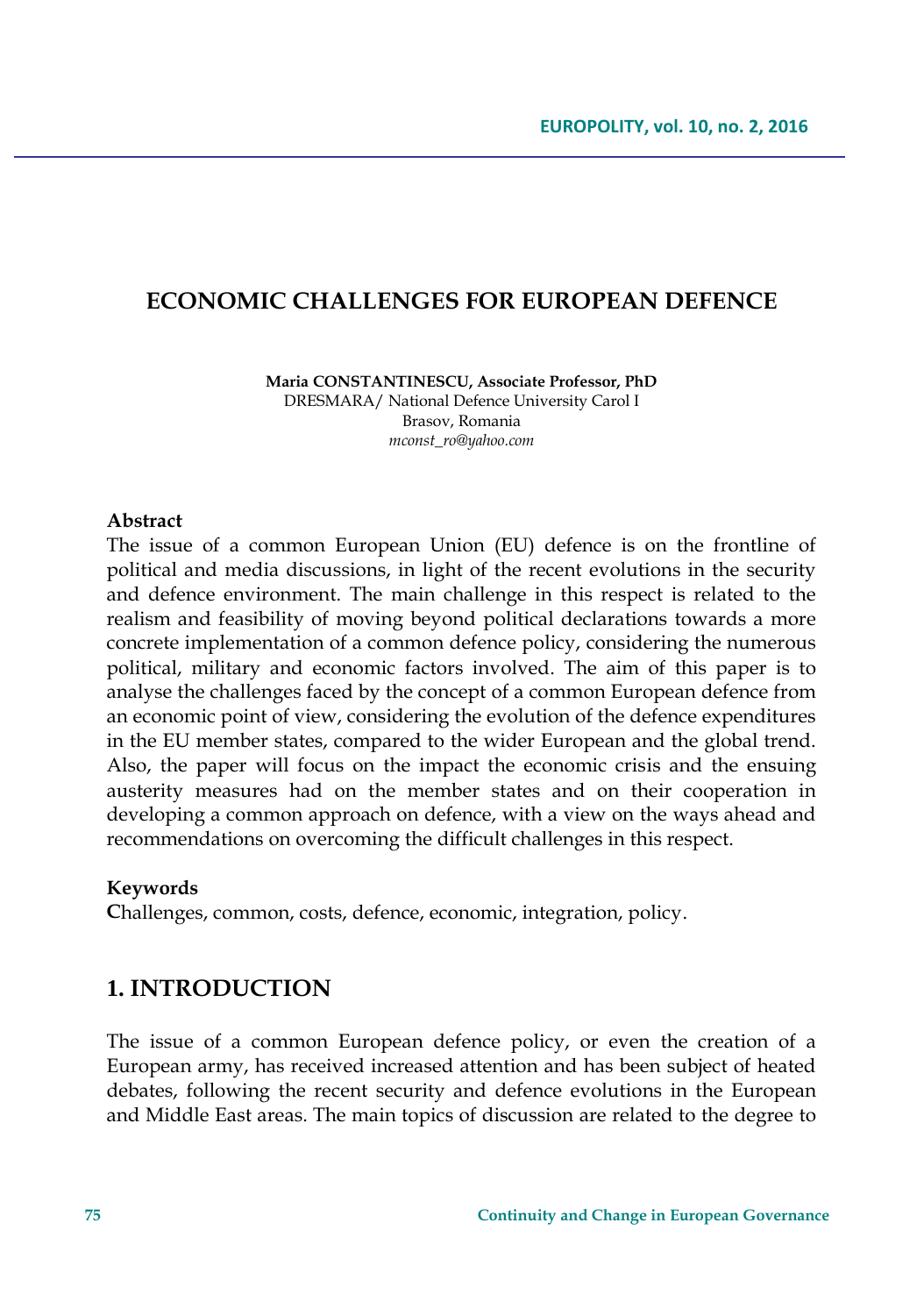which the EU is willing to and can afford to move towards the creation of a more integrated common defence, considering that beyond the political declarations, this would imply reaching agreements, taking concrete actions and supplying financial support.

The EU project has been developed on the intent to achieve such close economic connections and interdependencies between member states as to make virtually impossible a conflict of the nature of the two world wars. The European security and defence were not explicitly stated in the beginning, as they supposed to derive from the close ties between states. Unfortunately, the current reality shows that this assumption is no longer valid, as economic integration has not worked as planned, leading to the creation of a two speed Europe, leading to the emergence of numerous differences and even dissensions between the member states. These dissensions regard even the economic and political issues that constitute the foundation of the EU (free trade, free movement of persons, convergence criteria etc.), let alone relatively newer developments, such as the Common Security and Defence Policy (CSDP). Many member states are experiencing the resurgence of nationalist and anti-European currents: right wing populist parties are in power in countries such as Hungary, Finland, Latvia, Lithuania, Norway, Switzerland, a coalition of left wing and right wing populist parties is governing Greece, and in countries such as UK, Germany and France, populist parties (UKIP, Alternative fur Deutschland and the French National Front) are gaining more grounds against traditional parties. This trend is also present at the EU level, with about one third of the members of the European Parliament declaring Eurosceptic views, more than double after the 2014 elections ("*How Eurosceptic is the new European Parliament?", accessed on November 2, 2016, http://www.bbc.com/news/world-europe-28107633*). This reflects the discontent of people who no longer relate to the political language and measures of the EU officials, seen as removed from the everyday reality (concerning immigration, job losses, declining living standards, terrorism, multiculturalism etc) and driven by vested interests (the recent scandal concerning the former president of the European Commission, José Manuel Barroso, and his decision to join the investment bank Goldman Sachs, is just one example).

Considering the current security, political and economic environment, the development of a common approach to a European defence is of utmost importance, but at the same time it faces numerous obstacles, of which many of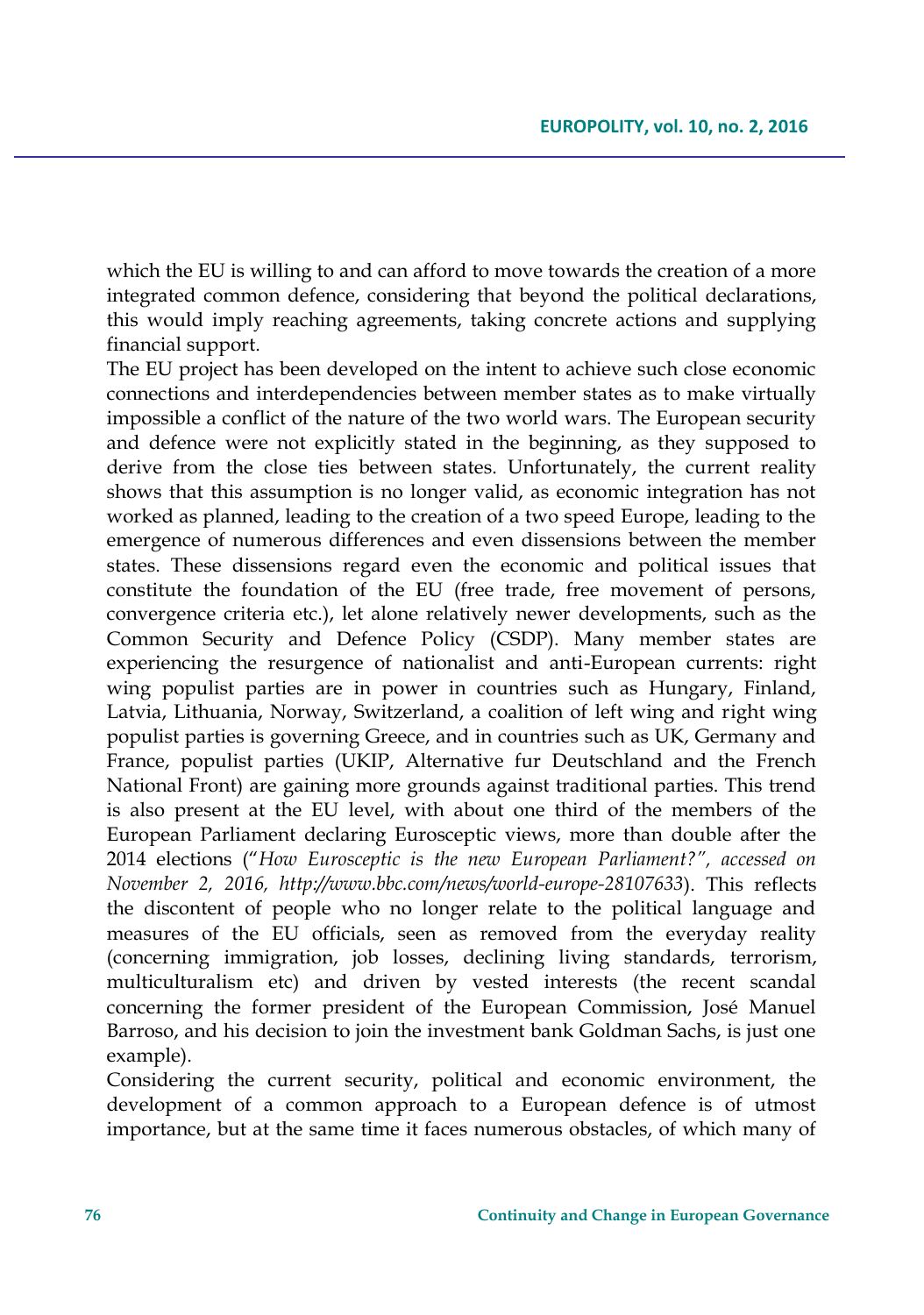them are of economic nature. The goal of this paper is to identify the relevant aspects that may constitute a framework for analysis and formulation of proposals, focusing on the challenges faced by the concept of a common European defence. These challenges are mainly analysed from an economic point of view, considering the evolution of the defence expenditures in the EU member states in the years following the onset of the economic and public debt crisis that had serious implications on the European defence capabilities. The paper is also focused towards understanding the economic connections deriving from the security risks and threats faced by the EU and the military capabilities required to counter them, and on formulating conclusions and recommendations that take into consideration the complex dynamic of the political, economic, social and military processes at play within the Common Security and Defence Policy.

### **2. THE ECONOMIC CHALLENGE OF A EUROPEAN DEFENCE**

Probably the most important challenge the promoters of a common European defence have to face is the EU itself – more precisely, the fact that the EU has been primarily designed as a political and economic union of 28 member states, which remain diverse in the level of economic development, political, economic and security priorities, despite the integration efforts. The limits of a political concept in the face of reality have been obvious, even in areas where the integration and coordination mechanisms have existed for a long time, such as the Euro zone or the Schengen area. As the events following the 2008 economic crisis and the more recent immigration crisis have shown, these projects were designed for stability and their reaction in face of unpredictable events demonstrated the limits of European cooperation. Different countries were affected in different degrees by these events and began to favour national political and economic measures and priorities to a common EU view, generating deep divide lines within the EU. For example, Germany's "open door" policy towards migration (driven partly by its own economic interests) generated a lot of criticism from other member states. Some countries that are preferred destinations for migrants demanded "fair burden-sharing" with all the EU members, while other countries such as the Czech Republic, Hungary, Poland and Slovakia strongly opposed the migrant quotas idea, with Hungary even resorting to harsh measures such as building a wall along its borders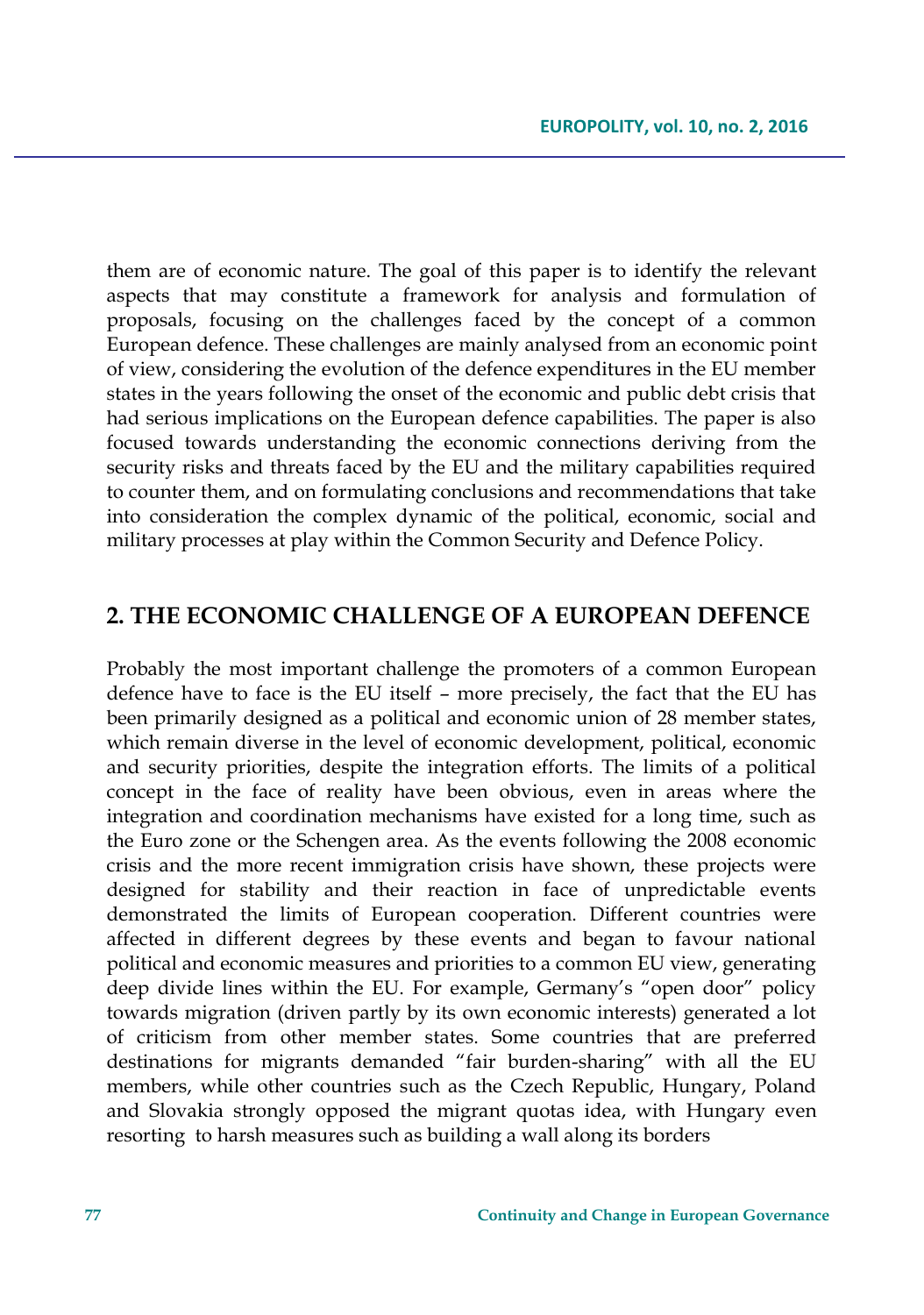The Treaty of the European Union makes reference to a Common Security and Defence Policy, aimed at "providing the Union with an operational capacity drawing on civilian and military assets"(*Treaty of Lisbon amending the Treaty on European Union and the Treaty establishing the European Community, signed at Lisbon, 13 December 2007, Art 28 A*). It also includes a "progressive framing of a common Union defence policy…that will lead to a common defence, when the European Council, acting unanimously, so decides" (*Treaty of Lisbon amending the Treaty on European Union and the Treaty establishing the European Community, signed at Lisbon, 13 December 2007, Art 28 A*). These two statements are important in setting the framework for the EU common defence issue. Firstly, it is the member states that are supposed to provide the military capabilities and civilian assets necessary for its implementation, in other words the EU does not have a common EU military. Secondly, the "common EU defence" will follow a unanimous decision by the European Council, which may be quite challenging to obtain, considering factors such as United Kingdom's (UK) opposition to the idea and its support to the concept of NATO being the only realistic framework for a European defence and other member countries' (such as Austria, the Netherlands, Finland, Denmark, Sweden, Ireland) reluctance to enhance the integration towards a common defence.

The fact that the Common European Security and Defence Policy is based on the country specific decisions regarding the level of the military spending is one of the important economic challenges on the road to a real common defence, second to the fact that many EU members are also NATO members. Member states have different levels of defence spending, different national policies and priorities in regard to defence and security issues. While countries like France clearly state as strategic priorities the protection of its national territory, together with stabilizing Europe's near environment, with partners and allies and contributing to the stability of the Middle East and the Persian Gulf ("*French White Paper on defence and national security 2013", accessed on November 10, 2016, http://www.livreblancdefenseetsecurite.gouv.fr/pdf/the\_white\_paper\_defence\_2013.pdf)*, other member states have lower levels of ambition, mainly focused on defending the national territory, and this is reflected in the level of defence expenditures (as seen in figure 1).

The concept of European Security and Defence Policy, although endorsed by all the member states, was based extensively on the collaboration efforts of three states: France, Germany and UK, following the 1998 Saint Malo Declaration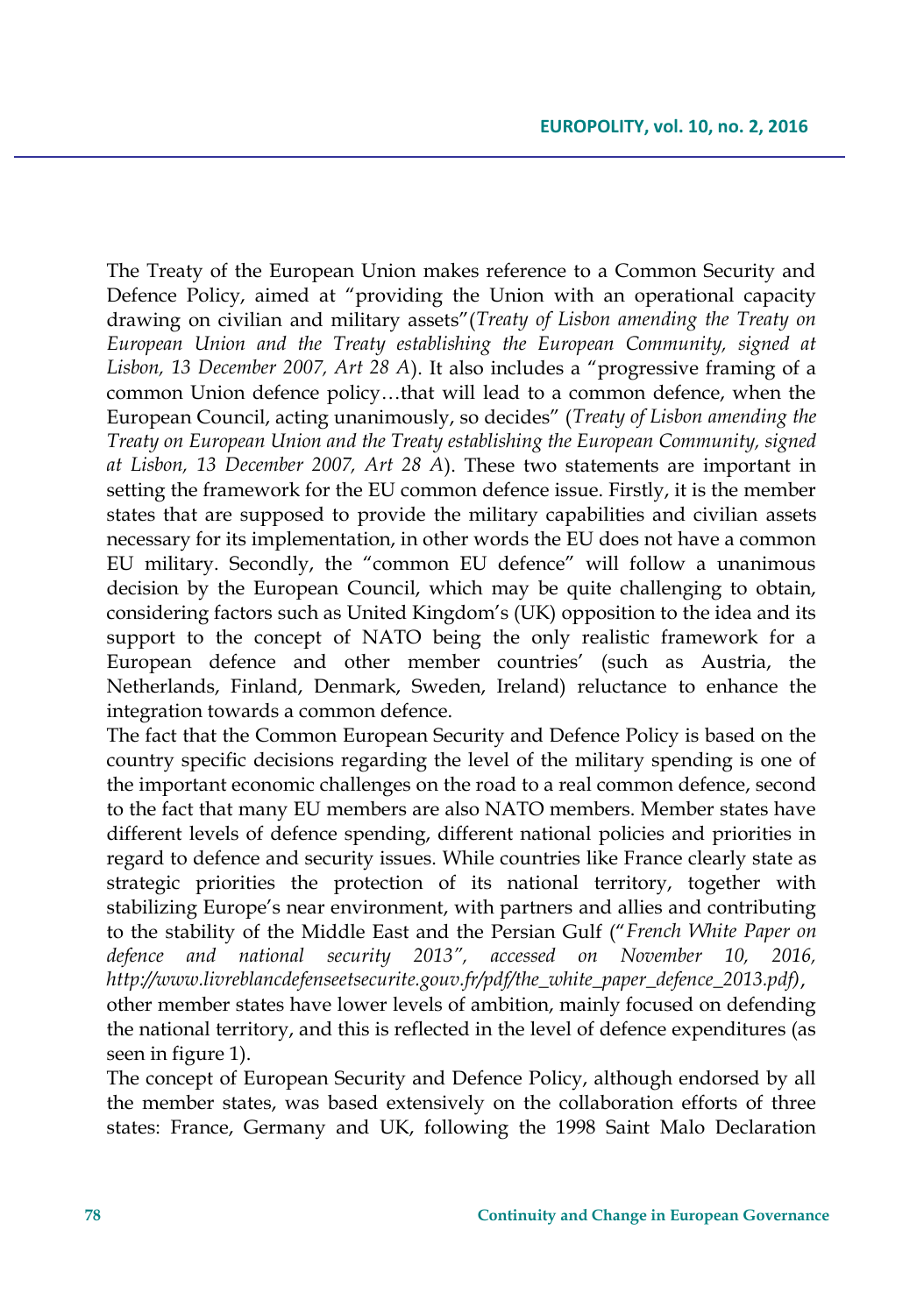*("Joint declaration issued at the British French summit, Saint-Malo, France, 3-4 December 1998", accessed on September 30, 2016, http://www.consilium.europa.eu/uedocs/cmsupload/French-*

*British%20Summit%20Declaration,%20Saint-Malo,%201998%20-%20EN.pdf*).

Within the limits of non-duplication of NATO's command and control structures, the UK was one of the promoters of the Common Security and Defence Policy, through political actions and contribution with resources and military forces. The United Kingdom's approach to the Common Security and Defence Policy began to change long before the moment of Brexit, starting with 2010, after the coalition cabinet led by David Cameron came to power. It led to a gradual withdrawal from the project and an increased promotion of NATO and bilateral partnerships as the main ways of ensuring Europe's defence.

Since the Brexit, it seems that the burden driving forward the common European defence will fall on the two remaining countries. France and Germany have a history of strong political cooperation in the security and defence area, with common armament programs, the creation of the Franco-German Brigade and many treaties that contributed to the development of the defence cooperation at EU level. Still, they are yet to find a more decisive path to military cooperation, as they have different views on security, the role of the military, the extent of military forces involvement in various types of operations, on defence industry etc. Germany has so far favoured the soft power approach, leaning towards the lower end of the intensity spectrum, requiring the approval of the Parliament for any out of area missions (*"Out of Area Operations", accessed on October 25, 2016, http://www.globalsecurity.org/military/world/europe/de-policy-out-of-area-ops.htm*);

while France has traditionally had higher strategic and military ambitions, favouring the need to retain the ability to act autonomously to protect its interests ("*French White Paper on defence and national security 2013", accessed on November 10, 2016,* 

*http://www.livreblancdefenseetsecurite.gouv.fr/pdf/the\_white\_paper\_defence\_2013.pdf)*). A recent memorandum between the two countries, entitled 'A strong Europe in

the world of uncertainties", signals the will of the two to enhance the cooperation in defence matters and drive the European Security and Defence Policy further, by stating that the "EU will in future be more active in crisis management" (*Ayrault, Jean-Marc, Steinmeier, Frank-Walter, " A strong Europe in a world of uncertainties,", accessed on October 20, 2016, http://statewatch.org/news/2016/jul/de-frstrong-europe-eu-security-compact.pdf*) and proposing a *"*European Security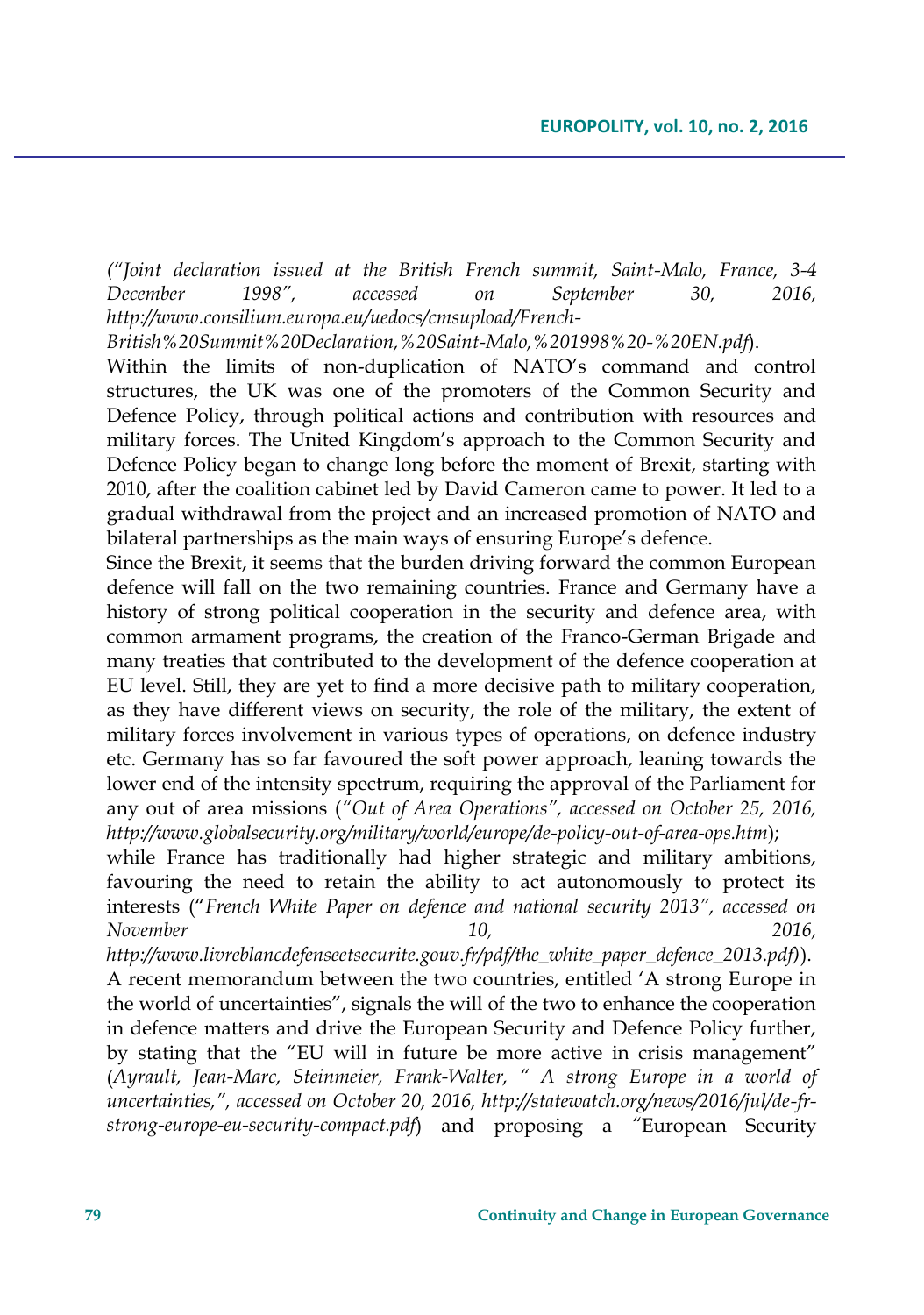Compact*"*, made up of a core of military capabilities sufficient to deal with emerging crises, including a deployable high-readiness forces, supported by a framework of common military spending plans and investments in conflict prevention (*Ayrault, Jean-Marc, Steinmeier, Frank-Walter, " A strong Europe in a world of uncertainties,", accessed on October 20, 2016, http://statewatch.org/news/2016/jul/de-fr-strong-europe-eu-security-compact.pdf*). The document offers an interesting approach to a potential increase in the common European defence, aiming to further promote the EU as a security and defence actor, favouring a more comprehensive approach and using all policy instruments. In this sense, emphasis is placed on the need for better crisis prevention and management capabilities, on improved planning and conduct of military and civilian operations, supported by a permanent civil-military chain of command, and even on the development of EU owned capabilities in maritime or other areas. The document (*Ayrault, Jean-Marc, Steinmeier, Frank-Walter, " A strong Europe in a world of uncertainties,", accessed on October 20, 2016, http://statewatch.org/news/2016/jul/de-fr-strong-europe-eu-security-compact.pdf*)

acknowledges that in order to achieve these ambitious objectives, the EU members need to increase their financial commitments, both in terms of defence budgets (and the share of the national defence budgets allocated on procurement and R&D) and also in terms of establishing a framework for the common financing of the operations.

From the perspective of defence planning, setting clear goals, objectives, priorities and level of ambition for defence is the starting point for the planning process and in clear connection with the level of resources the country is willing to allocate for defence. This is usually done in the White Paper of Defence, crucial document that defines and if necessary adapts the defence policy priorities for a country, together with setting a ceiling for the defence expenditures for the planning cycle. This ceiling is usually expressed as % of the Gross Domestic Product (GDP) to be allocated for defence. From this perspective, the development of a European White Paper of Defence would be an important and necessary step forward towards a common European defence, by translating the political Global Strategy into more specific defence goals, objectives and priorities, accompanies by a commonly agreed guideline regarding the level of resources to be allocated for defence, individually by member states and, if deemed necessary, in the form of a common financing framework.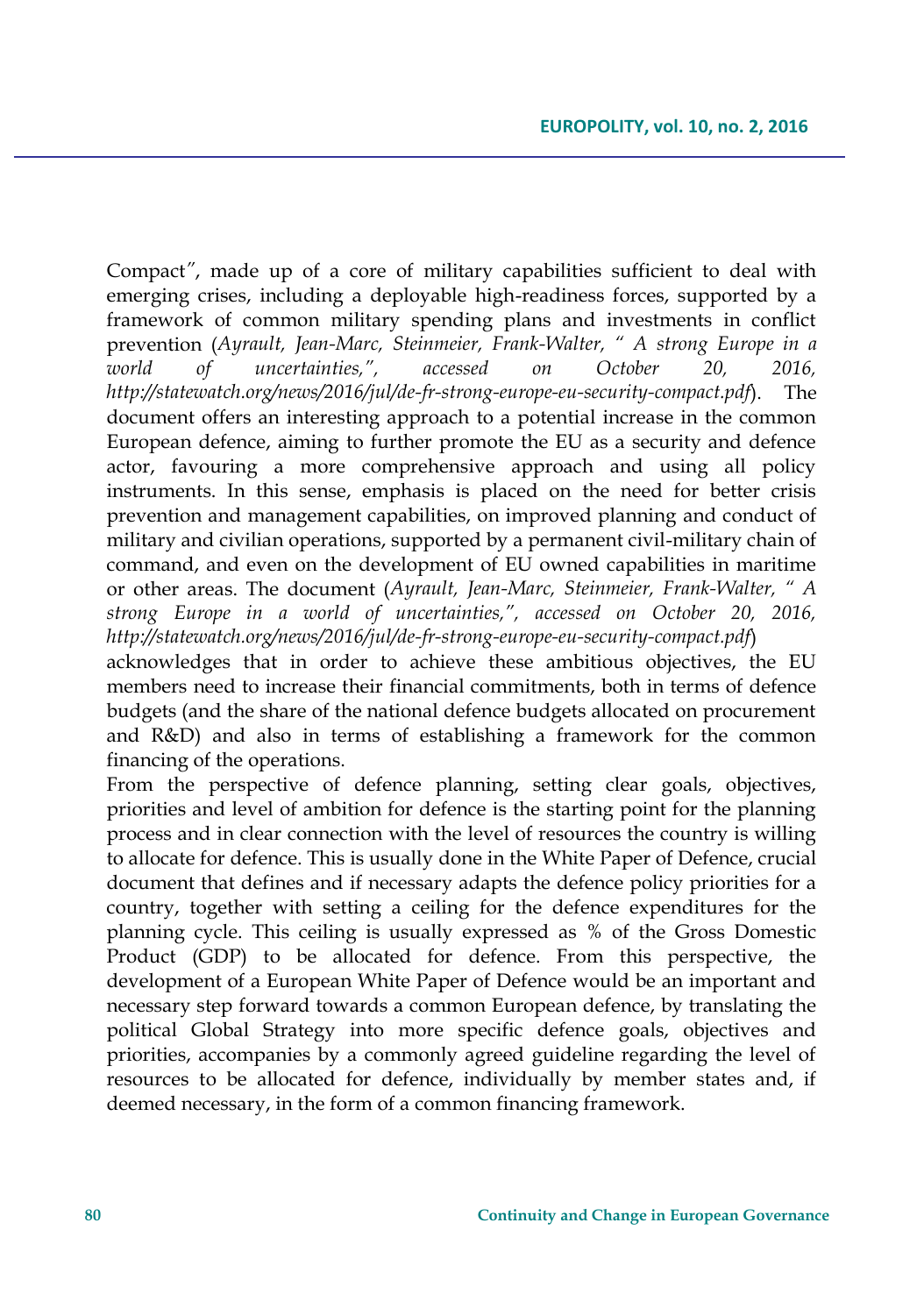While NATO reiterated at the Wales Summit its pledge to increase the member's defence expenditures up to the guideline of 2% of GDP (*North Atlantic Treaty Organization, "Wales Summit Declaration," September 5 2014, accessed on October 19, 2016, www.nato.int/cps/en/natohq/official\_texts\_112964.htm*), the European Union does not have such a benchmark. Although there are currently some references regarding the defence expenditures, at the level of the European Defence Agency, they refer to the percentages of defence equipment procurement and R&D expenditure as % of total defence expenditure and not to the overall defence expenditures level. As a result, the reference to the need to increase the European defence expenditures often takes as reference the NATO 2% guideline, considering that many EU member states are also NATO members (*Giuliani, Jean-Dominique, Réassurer la défense de l'Europe par un Traité entre La République fédérale d'Allemagne, la République française et le Royaume-Uni de Grande-Bretagne et d'Irlande du Nord pour la défense et la sécurité de l'Europe, accessed on October 10, 2016, http://www.robert-schuman.eu/fr/doc/questions-d-europe/qe-405-fr.pdf*).

If we were to adopt this reference for the required member states defence expenditures, the SIPRI data for 2015 ("*Stockholm International Peace Research Institute (SIPRI) databases", accessed on October 12, 2016, https://www.sipri.org/)* shows that only 4 states (Estonia, France, Greece, and UK) are reaching or exceeding 2% of GDP for defence. Surprisingly, only two of the top five biggest spenders on defence within the EU (France, UK, Germany, Italy, and Spain) exceed the 2% of GDP threshold, with Germany, Italy and Spain falling below it. Although the 2% guideline is traditionally used as a convenient measure when comparing European defence levels with those of other countries, especially the US, it presents only a limited picture regarding the defence expenditures effort. In this sense, a more relevant indicator of a government's political will and defence policy would be the defence expenditures as percentage of the yearly government spending, as it refers to real financial allocations.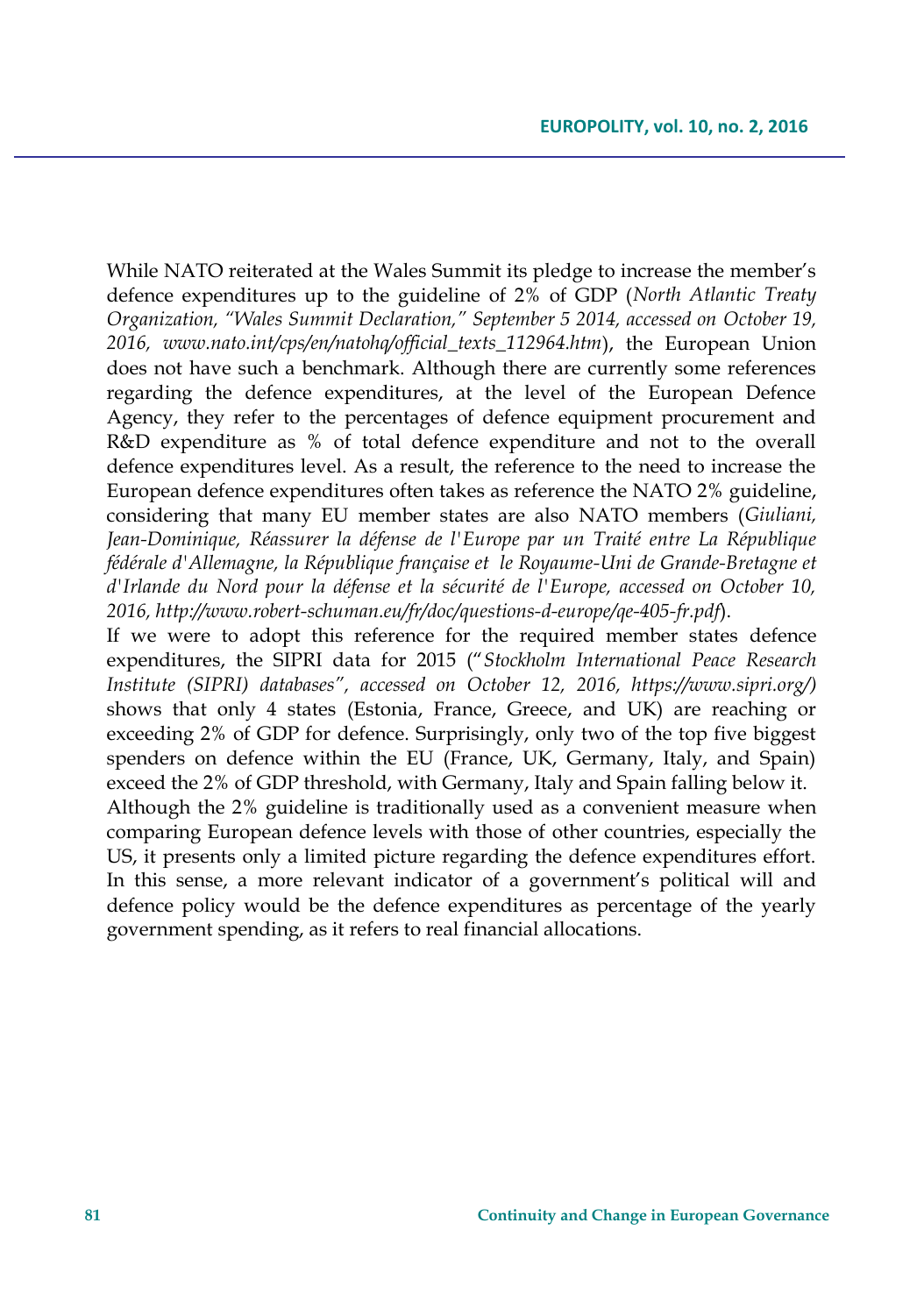

*Figure 1 – Defence expenditures as % in NATO countries in 2015*

Source: Stockholm International Peace Research Institute, SIPRI Military Expenditure Database, https://www.sipri.org/databases

As shown in the Figure 1, regarding the year 2015, even though Cyprus spends "only" 1.6% of its GDP for defence, it actually allocates for defence over 4% of its annual government spending, placing it in the same category with Estonia, Greece, Poland and UK, that spend over 2% of GDP for defence, and over one of the most important countries behind the idea of common European defence, namely France, which allocates 3.7% of its annual government spending. A number of Eastern and Southern European countries (Bulgaria, Croatia, Lithuania, Poland and Romania) share the category of 3 to 4% annual government spending with France, with other 11 countries falling in the 2 to 3% annual government spending. Surprisingly considering the size of its economy, but unsurprisingly considering its reticence to engagements in military operations, Germany does not meet the 2% of GDP guideline. Although it remains the third biggest European spender on defence in 2015, its defence spending remains below a number of other EU member states, amounting to 1.2% of GDP and 2.7% of its government spending. One of the reasons being this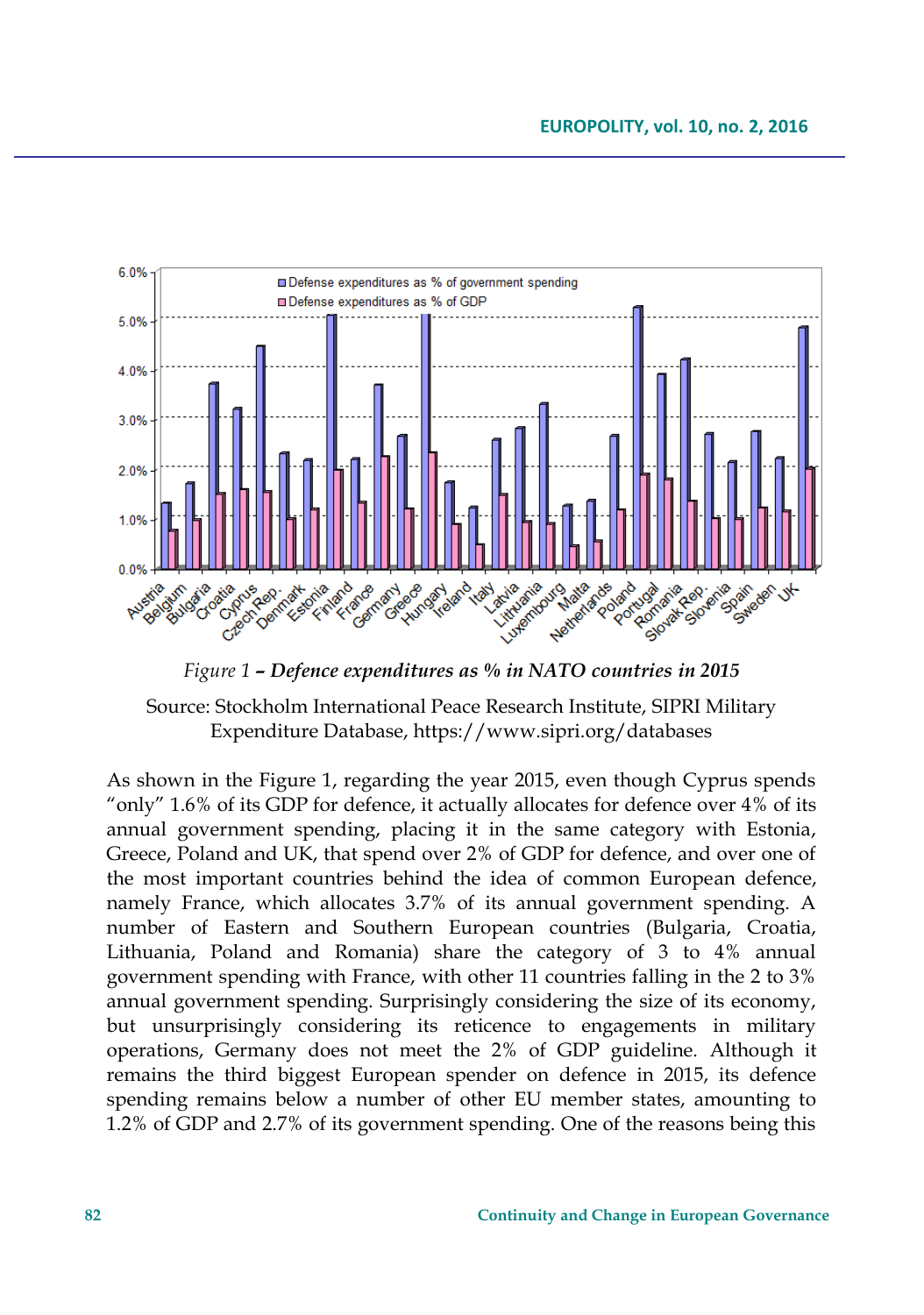apparently moderate level of defence expenditures, considering the country's economy and its political support of a common European defence, lies it Germany's unwillingness to become one of the leaders in the EU's transition from soft power (underlined by economic and diplomatic actions) towards hard power, supported by an increased level of military capabilities.

Increasing the level of defence spending at the EU level to the NATO guideline of 2% would be economically unrealistic, considering the amounts calculated by the author based on the Stockholm International Peace Research Institute (*SIPRI Military Expenditure Database, accessed on October 12, 2016, https://www.sipri.org/databases*), outlined in the Table 1.

|            | Military<br>expenditures<br>2015, in US \$<br>m. 2015<br>prices &<br>exchange<br>rates | Increase in<br>defence<br>expenditures<br>required to reach<br>the benchmark,<br>US \$ m. 2015<br>prices &<br>exchange rates | Increase in<br>defence<br>expenditures<br>as % of the<br>GDP, required<br>to reach the<br>benchmark | Increase in defence<br>expenditures as %<br>of the 2015 defence<br>expenditures,<br>required to reach<br>the benchmark |
|------------|----------------------------------------------------------------------------------------|------------------------------------------------------------------------------------------------------------------------------|-----------------------------------------------------------------------------------------------------|------------------------------------------------------------------------------------------------------------------------|
| Austria    | 3,006.03                                                                               | 5,582.62                                                                                                                     | 1.30%                                                                                               | 185.7%                                                                                                                 |
| Belgium    | 4,952.78                                                                               | 6,053.40                                                                                                                     | 1.10%                                                                                               | 122.2%                                                                                                                 |
| Bulgaria   | 797.10                                                                                 | 341.61                                                                                                                       | 0.60%                                                                                               | 42.9%                                                                                                                  |
| Croatia    | 904.37                                                                                 | 226.09                                                                                                                       | 0.40%                                                                                               | 25.0%                                                                                                                  |
| Cyprus     | 427.37                                                                                 | 47.49                                                                                                                        | 0.20%                                                                                               | 11.1%                                                                                                                  |
| Czech Rep. | 2,099.31                                                                               | 2,099.31                                                                                                                     | 1.00%                                                                                               | 100.0%                                                                                                                 |
| Denmark    | 4,130.11                                                                               | 2,753.40                                                                                                                     | 0.80%                                                                                               | 66.7%                                                                                                                  |
| Finland    | 3,563.02                                                                               | 1,918.55                                                                                                                     | 0.70%                                                                                               | 53.8%                                                                                                                  |
| Germany    | 47,045.50                                                                              | 31,363.67                                                                                                                    | 0.80%                                                                                               | 66.7%                                                                                                                  |
| Hungary    | 1,224.55                                                                               | 1,836.83                                                                                                                     | 1.20%                                                                                               | 150.0%                                                                                                                 |
| Ireland    | 1,188.15                                                                               | 4,752.59                                                                                                                     | 1.60%                                                                                               | 400.0%                                                                                                                 |

*Table 1 – Increases in defence expenditures at EU level*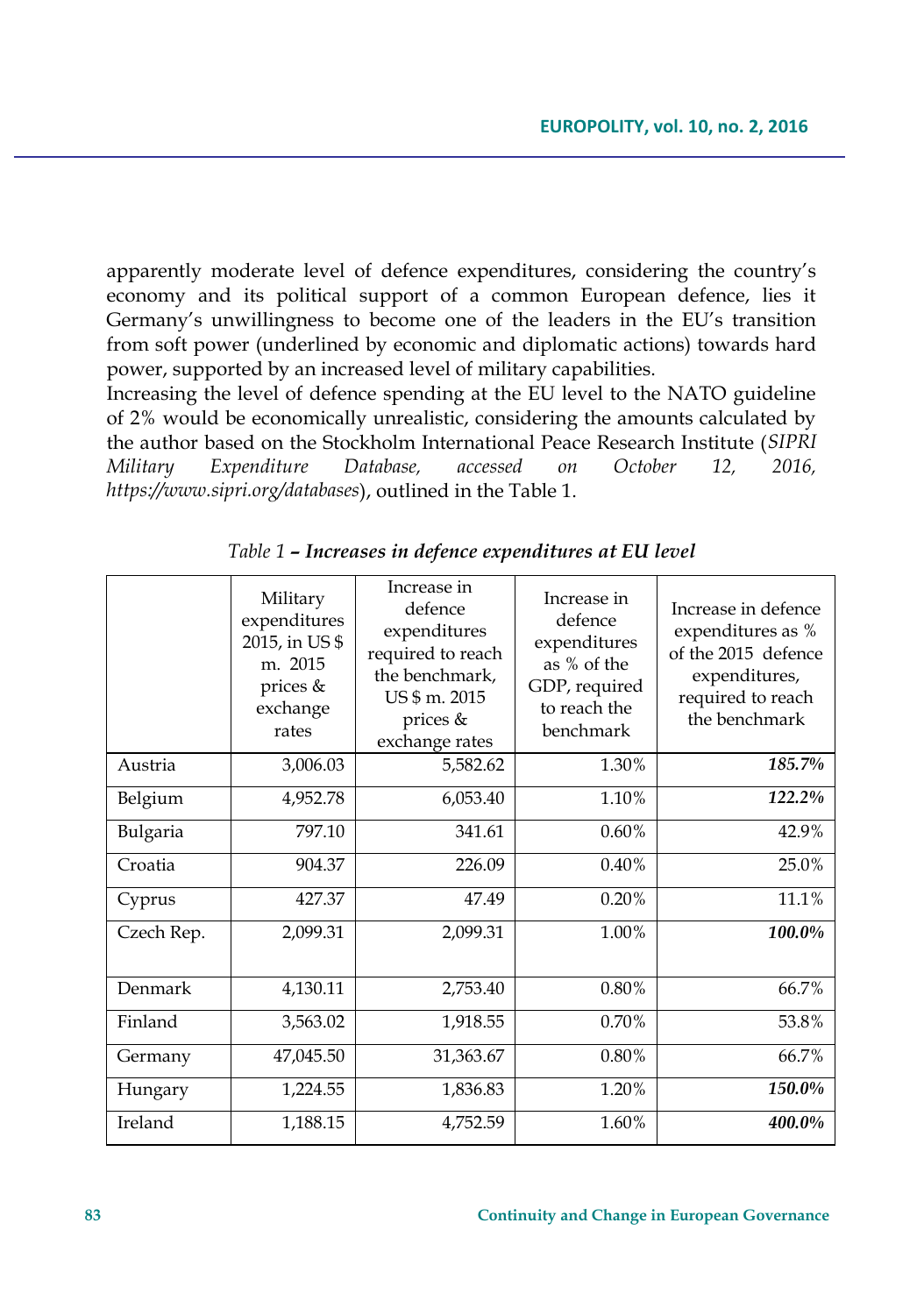| Italy                                                                                        | 28,459.95 | 15,324.59 | 0.70%    | 53.8%  |  |  |  |  |
|----------------------------------------------------------------------------------------------|-----------|-----------|----------|--------|--|--|--|--|
| Latvia                                                                                       | 340.54    | 340.54    | 1.00%    | 100.0% |  |  |  |  |
| Lithuania                                                                                    | 566.38    | 463.40    | 0.90%    | 81.8%  |  |  |  |  |
| Luxembourg                                                                                   | 361.80    | 1,085.39  | 1.50%    | 300.0% |  |  |  |  |
| Malta                                                                                        | 66.14     | 154.34    | 1.40%    | 233.3% |  |  |  |  |
| <b>Netherlands</b>                                                                           | 10,476.48 | 6,984.32  | 0.80%    | 66.7%  |  |  |  |  |
| Portugal                                                                                     | 4,379.62  | 230.51    | 0.10%    | 5.3%   |  |  |  |  |
| Romania                                                                                      | 2,980.30  | 1,277.27  | $0.60\%$ | 42.9%  |  |  |  |  |
| Slovak Rep.                                                                                  | 1,164.22  | 952.54    | 0.90%    | 81.8%  |  |  |  |  |
| Slovenia                                                                                     | 488.78    | 488.78    | 1.00%    | 100.0% |  |  |  |  |
| Spain                                                                                        | 16,928.88 | 11,285.92 | 0.80%    | 66.7%  |  |  |  |  |
| Sweden                                                                                       | 6,578.38  | 5,382.31  | 0.90     | 81.8%  |  |  |  |  |
| *The EU member states spending more then 2% of GDP for defence have not been included in the |           |           |          |        |  |  |  |  |

*analysis Source: Stockholm International Peace Research Institute, SIPRI Military Expenditure Database, https://www.sipri.org/databases, data processed by the author*

Based on the level of the military expenditures and the level of the Gross Domestic Product of the EU member states in 2015, the table 1 outlines the increase in defence expenditures (in real value expressed in US \$ millions, and in % of the GDP, required for each member state if it were to reach the benchmark of 2% of GDP allocated for defence - columns 3 and 4). Column 5 shows the percentage increase in the defence expenditures (as compared to the 2015 level) required in order to reach the benchmark considered. From the point of view of the increase in the amount of defence expenditures required to reach the 2% threshold, the amounts are impressive. Germany would have to potentially increase its defence expenditures with 31 billion USD, Italy with 15 billion USD, Spain with 11 billion USD, Netherlands with 6.9 billion USD, while Romania would have to add an additional 1.2 billion USD to its defence budget. In terms of percentage increases in the defence expenditures compared to the 2015 level, the biggest increase would potentially have to be supported by Ireland, with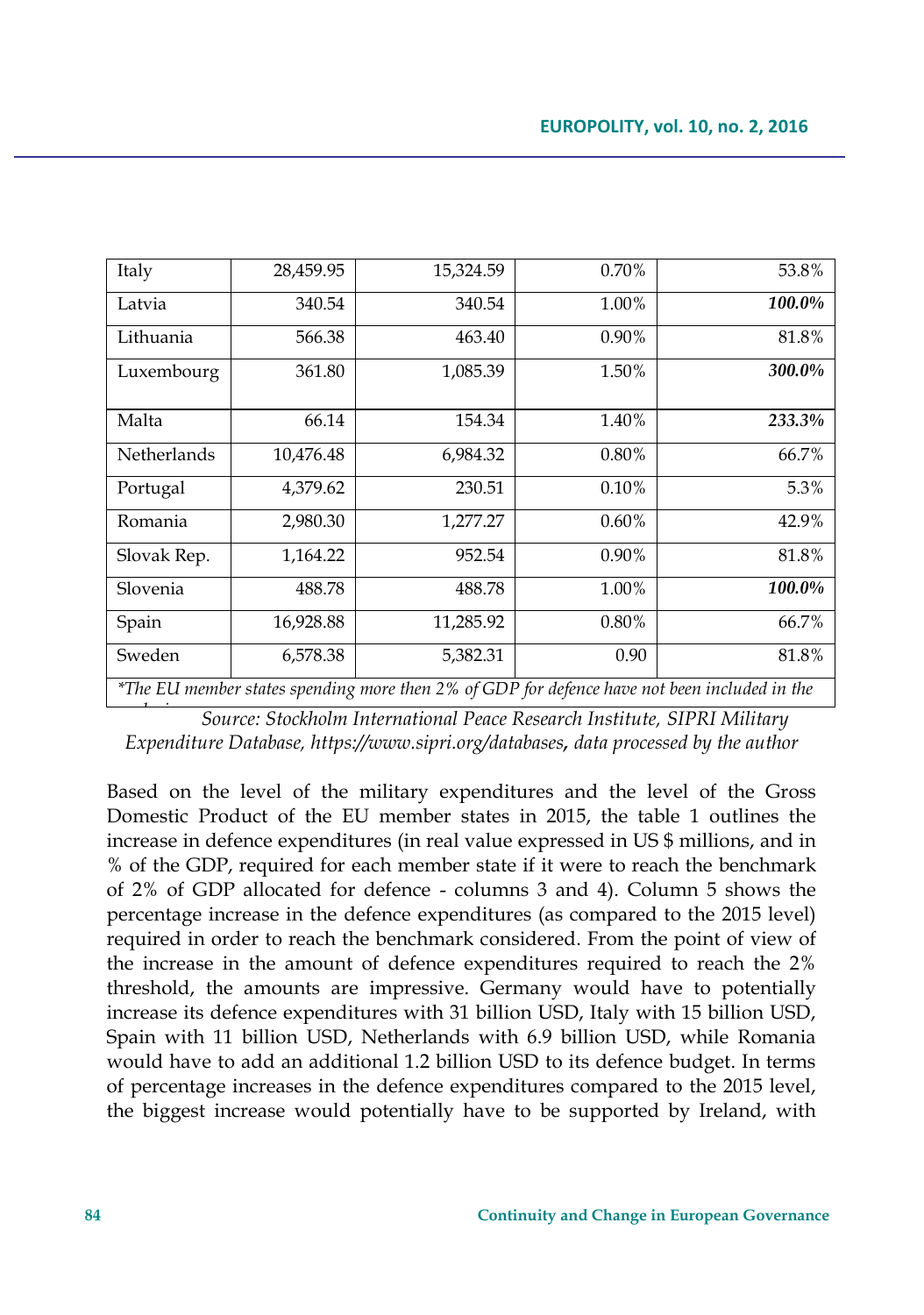400% increase, followed by Luxemburg with 300%, Malta with 233% and Austria with 186%.

Even if the EU member states were to increase their defence expenditures to NATO's recommended 2% benchmark, there is still the issue of the real output generated by those expenditures. Money spend for defence is an input, while the output may be measured in forces (as a quantitative measurement) or capabilities, level of readiness and sustainability (as qualitative measurements). These indicators are already used by the EU, historically through the operational demands under the Helsinki Headline Goal (Council of the European Union, Presidency conclusions, Helsinki, 10–11 Dec. 1999) and the capability targets set in the European Capability Action Plan ("*Council of the European Union, Presidency conclusions, Laeken, 14–15 Dec. 2001", accessed on October 10, 2016, https://www.consilium.europa.eu/uedocs/cmsUpload/European%20Capability%20Actio n%20Plan%20-20Excerpt%20Press%20Release%20November%202001.pdf*). Through the European Defence Agency's Capability Development Plan (CDP), the EU member states should have a clear picture of the European military capabilities, from short to long term. Still, although the aim of CDP is to inform member states and help national defence planners to develop their own national plans, identify priorities and opportunities for cooperation and to support a the integration of technology into military capabilities, it is not a supranational plan. The development of integrated European capabilities require time, resources and political will, difficult to provide in an environment of resurging nationalism and economic austerity, characterized by budget cuts and an increase tendency to protect the interests of national defence producers. Also, even if member states would have sufficient military capabilities, the use of the respective capabilities in specific operations is strictly at the decision of each nation, and few EU member states are willing to deploy forces, bear the costs of sustaining them and incur the military and political risks of getting involved in operations. At the same time, the issue of avoiding duplication with the NATO capabilities needs to be carefully considered. Thus, establishing a benchmark regarding expenditures as % of GDP is more useful as a political statement than a real indicator of the dimensions and quality of European capabilities.

The need for EU member states to increase/ maintain a sufficient level de defence capabilities to counter the challenges of the current security environment may get into conflict with economic and fiscal considerations, regarding the requirements related to fiscal discipline. According to Eurostat data (*Government*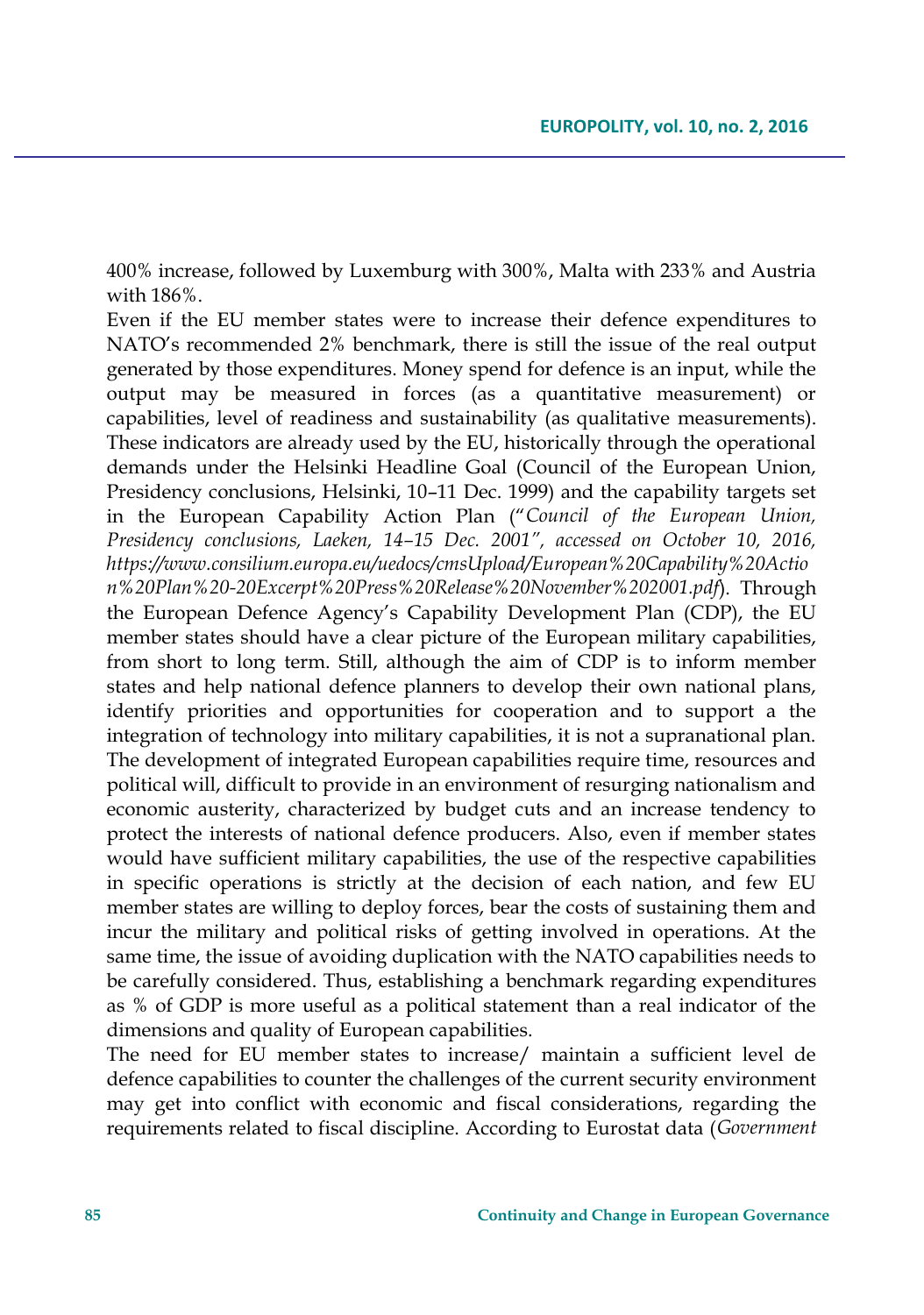*deficit and debt, , accessed on October 10, 2016, http://ec.europa.eu/eurostat/data/database*) of 2015, 5 of the member states have exceeded the requirements for fiscal discipline regarding the ratio of the government deficit that should not exceed 3% of GDP (Greece with -7.2%, Spain with -5.1, France with -3.5 and Croatia with -3.2, Portugal with -4.4%) and the average government deficit to GDP ratio at the level of the EU was in 2015 of - 2.4%. Considering the convergence criteria, the effects of the economic crisis on the European economies, the subsequent sluggish economic recovery and the austerity trend prevalent at the EU level, from an economic point of view it is highly improbable that the member states will consider such a dramatic increase in their defence expenditures, even in light of the latest security and defence environment trends.

Another issue that needs to be taken into consideration in respect to the common European defence is that increased defence expenditures from the member states do not automatically mean an increase in output or effectiveness at European Union level. According to the SIPRI data ("*Stockholm International Peace Research Institute (SIPRI*) *databases", accessed on October 12, 2016, https://www.sipri.org/),* the total military expenditures of the EU member states (even excluding the UK), still exceed the military expenses of China (although the trend moves towards closing the gap) and were 3 times bigger than the military expenses of Russia in 2015.



*Figure 2 – Military expenditures by country in constant (2014) US\$*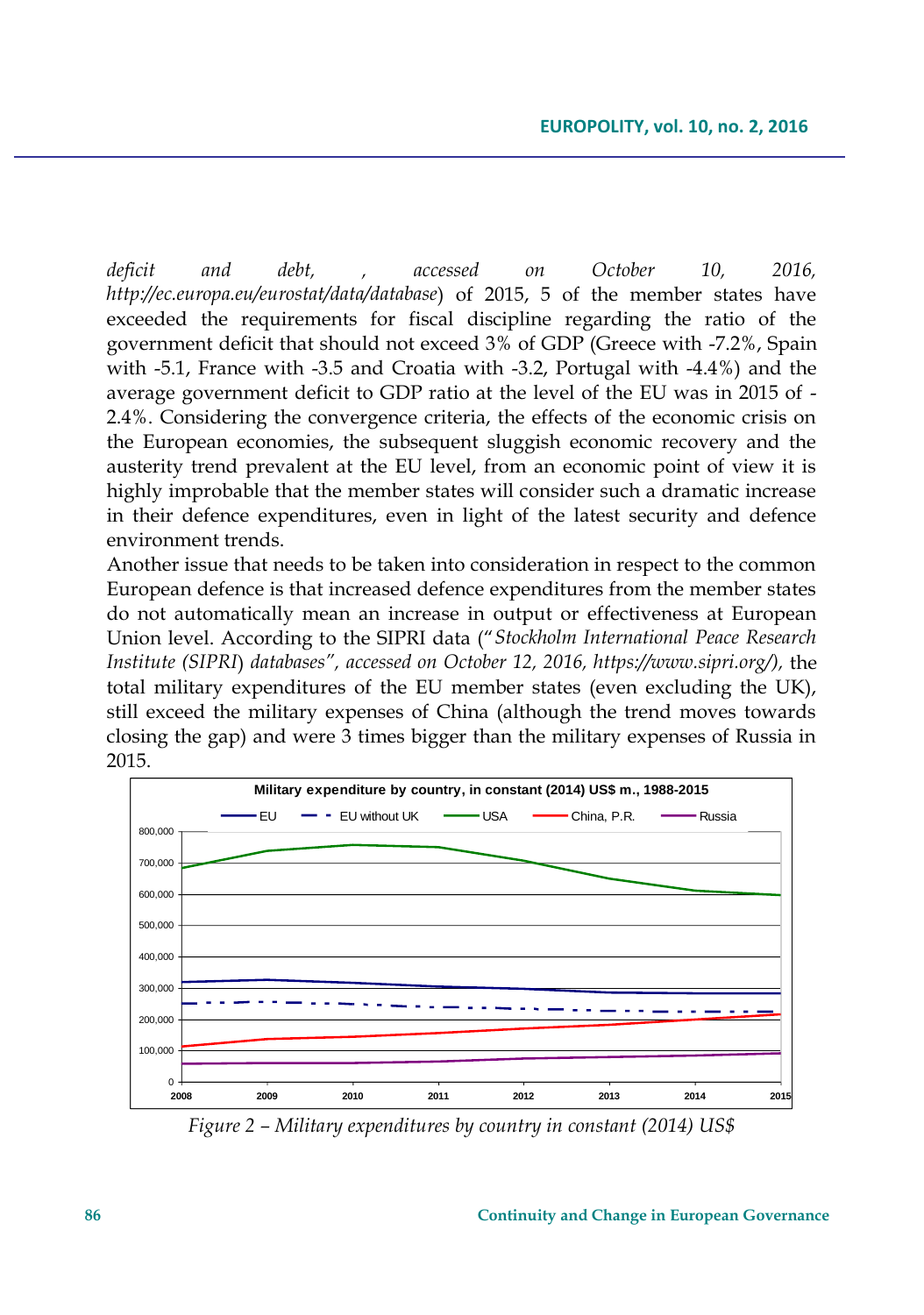### Source: Stockholm International Peace Research Institute, SIPRI Military Expenditure Database, https://www.sipri.org/databases

In terms of the armed forces personnel, according to the World Bank data (*Armed forces personnel, total, accessed on Octber 11, 2016, http://data.worldbank.org/indicator/MS.MIL.TOTL.P1*) for 2014, the added number of people in the militaries of the European Union member states was 2,149,800 people, a higher number than even the United States with 1,381,250 and the Russian Federation with 1,287,000, with the largest army in terms of personnel, China, registering 2,993,000.

|             | 2009    | 2010    | 2011    | 2012    | 2013    | 2014    | 2015    |
|-------------|---------|---------|---------|---------|---------|---------|---------|
| EU          | 324.674 | 316,142 | 304,048 | 296,730 | 285,577 | 282,823 | 281,859 |
| EU - UK     | 253,995 | 246.949 | 237.777 | 233.284 | 224.810 | 223.641 | 222.130 |
| <b>USA</b>  | 737.747 | 757.992 | 748,646 | 706.082 | 650.081 | 609.914 | 595.472 |
| China, P.R. | 137.401 | 144.383 | 155,898 | 169.321 | 182,930 | 199.651 | 214.485 |
| Russia      | 59,730  | 60,940  | 65,040  | 75,364  | 79,030  | 84,697  | 91,081  |

*Table 2 – Military expenditure by country, in constant (2014) US\$ m., 1988-2015*

*Source: Stockholm International Peace Research Institute, SIPRI Military Expenditure Database, https://www.sipri.org/databases*

Though impressive, these numbers do not make the EU, as a union of 28 member states, the second military power in the world or even a big military force, and the comparison with other military powers only show a far away potential. The reality is that the EU is encountering challenges even in finding a common approach towards the projection of soft power. The reasons are complex, with one of them related to the fact that the EU is not a single country, lacking a strong political will, a unitary military strategy, unity of command, coherent procurement policies and centralized procurement process, standardized training procedures etc. Although the member states armed forces do work together in various formats, ranging from permanent structures such as the French German Brigade, to multinational exercise or even operations, they are still the result of national defence planning policies and planning. Despite such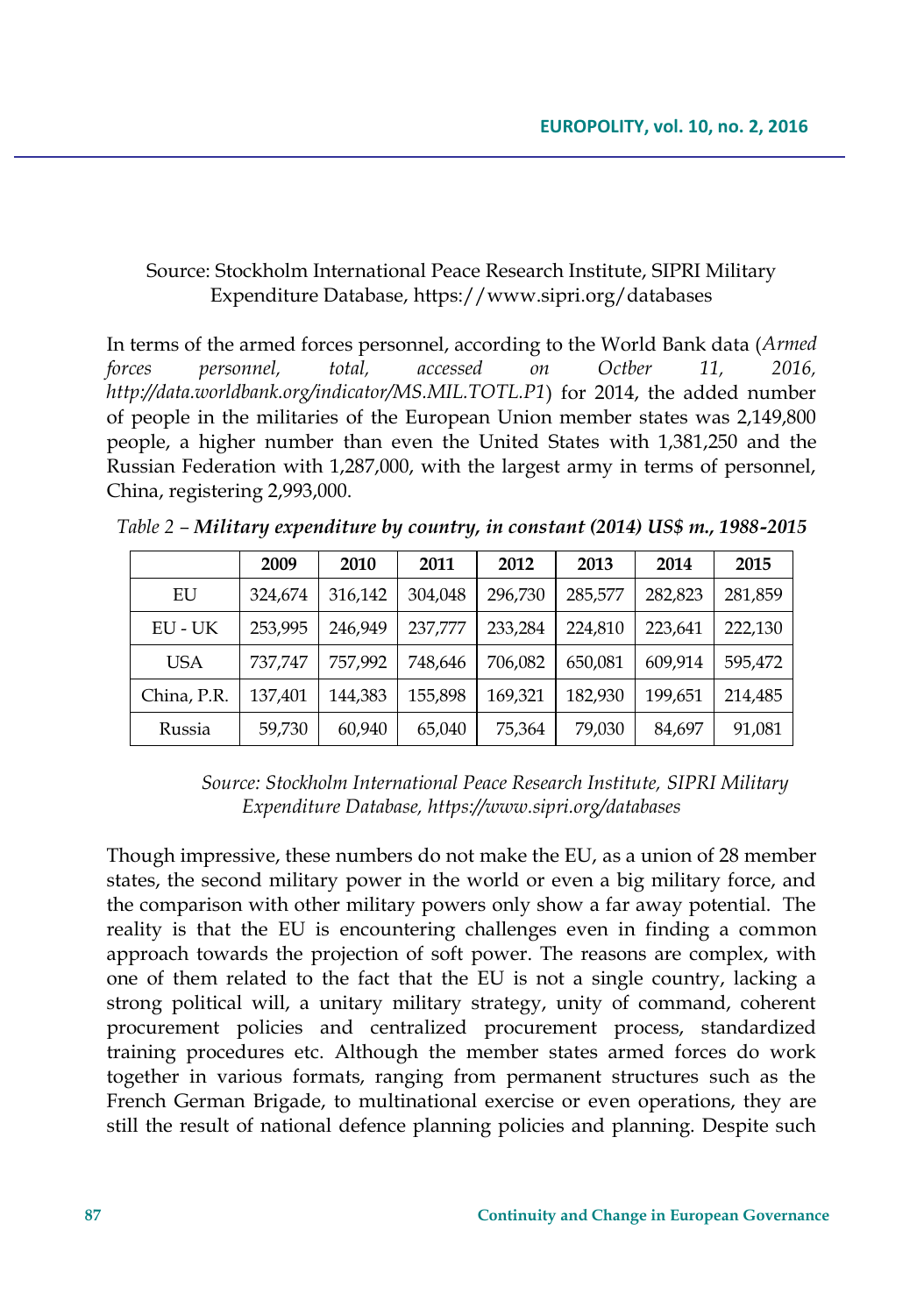initiatives as Pooling and Sharing, aimed at increasing the sharing of military capabilities within EU countries, real European military capabilities, in the true military sense, are not yet a reality, leading to cost inefficiencies, overlaps and waste of resources. Also, the position of one of the key players in the CSDP framework (namely the UK), shared also by other member states, has always been that the framework for the European defence can only be NATO.

In a 2011 report on the impact of the financial crisis on the defence sector in the EU Member States, put together by the Krzysztof Lisek, the European Parliament considers that the defence funds are spend in an inappropriate way, "based on uncoordinated national defence planning decisions, which results not only in persistent capability gaps, but often also in wasteful overcapacities and duplications, as well as fragmented industry and markets, which leads to the EU not having either the visibility, resources or reach of EUR 200 billions' worth of spending" (*Lisek, Krzysztof, 2011, Report on the impact of the financial crisis on the defence sector in the EU Member States, Committee on Foreign Affairs, accessed on October 11 2016, http://www.europarl.europa.eu/sides/getDoc.do?pubRef=- //EP//NONSGML+REPORT+A7-2011-0428+0+DOC+PDF+V0//EN*).

The EU member states are currently facing a complex of challenges to their security. One of them is related to the security environment, which has changed drastically in a timeframe of ten years, in the sense of increased security and defence risks (ranging from the migration crisis and terrorism acts to aggressive state policies and potential sources of instability and conflict in the neighbourhood of the EU borders).

A second challenge is related to the composition of the defence spending. The defence area has some particularities that make it even more prone to experience challenges in times of budget cuts, due to the fact that the inflation rate for military equipment is higher than in other economic areas (*Alexander, Michael, Garden, Timothy, 2001, 'The arithmetic of defence policy', International Affairs, vol. 77, no. 3, pp. 509–29*). The defence area is more fuel-intensive than other government sectors, such as health or education, which makes it more prone to cost push inflation. Considering that the steep decline in oil prices began only in 2014, from 2009 to 2013 the already diminishing defence budgets were in reality even lower in real terms, due to higher inflation rates experienced by the defence sector compared to the general inflation rate in a particular country. Also, the costs of defence equipment are very high, considering the lower competition of defence markets and the high R&D ratio in the total costs of the defence equipment. This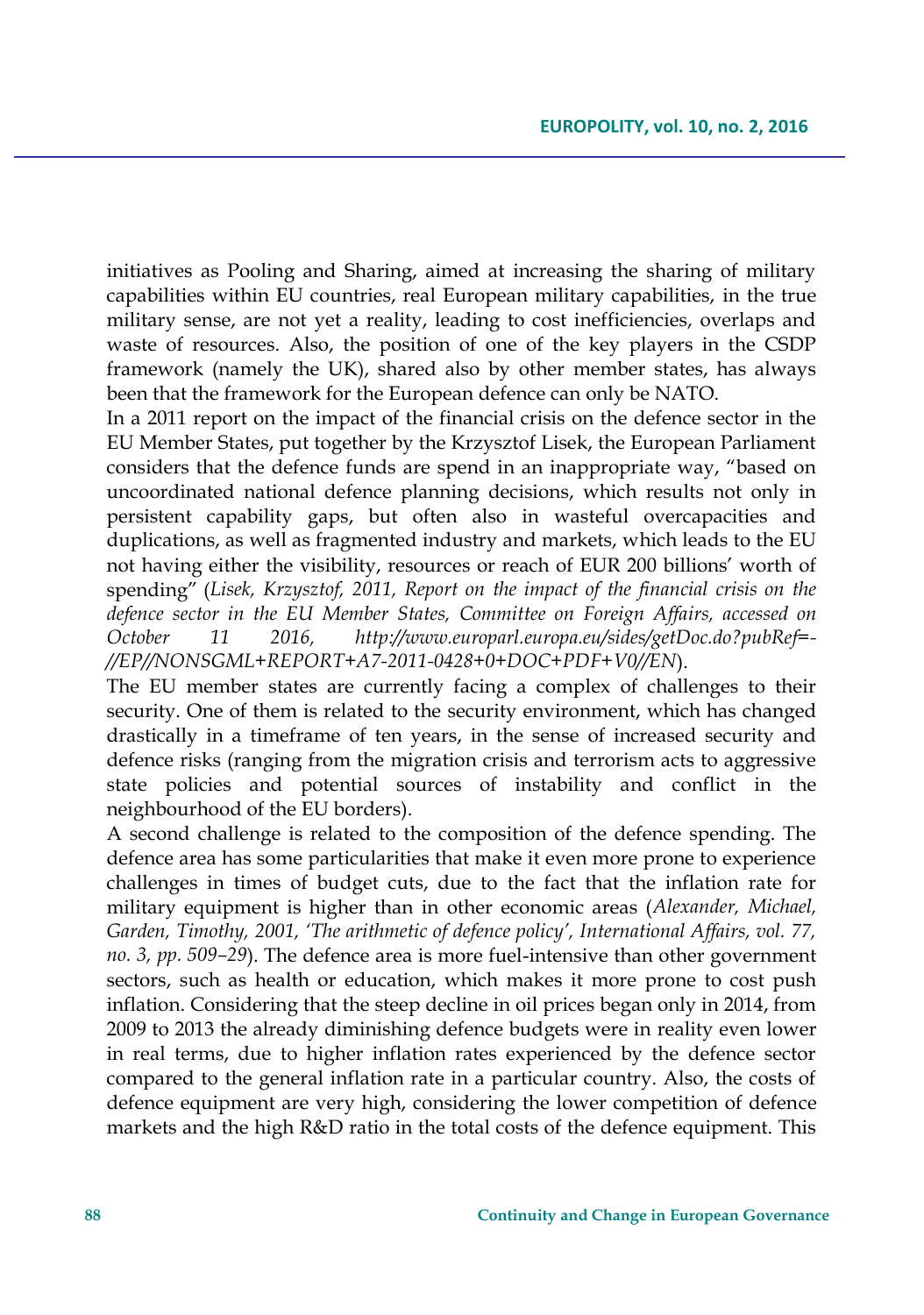led, in the austerity conditions following the onset of the economic crisis, to a decline in the defence investment expenditures and an imbalance between the various categories of expenditures within the EU members defence budgets, especially in relation to the personnel versus investment expenses ratio. This ratio, namely the percentage of the defence budgets spent on personnel versus the percentage spent on equipment procurement or Research and Technology (R&T) is another issue that hampers the effectiveness of the European defence spending. According to the European Defence Agency data for 2014 (*National Defence Data 2013-2014 and 2015 (est.) of the 27 EDA Member States, accessed on October 12, 2016, http://eda.europa.eu/docs/default-source/documents/eda-nationaldefence-data-2013-2014-(2015-est)5397973fa4d264cfa776ff000087ef0f.pdf*), only 9 of the member states spend less than 50% of their defence budgets on personnel, with an EDA average (27 members, minus Denmark) of 51%. According to the same source, the defence cuts following the onset of the economic crisis have mainly targeted procurement and R&T, followed by operating and maintenance expenses, in an effort from the member states to avoid the social implications of downsizing their militaries or cutting the salaries, but at the same time setting the stage for future ineffectiveness of the forces, generated by older equipment and lack of technological advances.

The operating and maintenance expenses have shown an encouraging trend from 2011, reaching 11.7% of total defence spending at the level of the EDA members, while unfortunately the defence investments (composed of procurement expenses and research and development expenses, including research and technology) have shown a declining trend, reaching only 17.8% in 2014. The R&T expenditures have also been decreasing steadily from 2006, until just 1.02% of total defence spending in 2014 (*EDA DEFENCE DATA 2014, accessed on October 13, 2016, https://www.eda.europa.eu/docs/default-source/documents/edadefencedata-2014-final*). By comparison, in 2014 the US spend 35.5% of its total defence spending on personnel, 26% on procurement and 36.9% on operation and maintenance and R&D expenses (*North Atlantic Treaty Organisation Communiqué, 201, Defence Expenditures of NATO Countries (2008-2015), accessed on October 14, 2016, http://www.nato.int/nato\_static\_fl2014/assets/pdf/pdf\_2016\_01/20160129\_160128-pr-2016-11-eng.pdf*).

Further economic issues regarding the efficiency and effectiveness of the EU member states spending derives from the lack of collaboration, of a common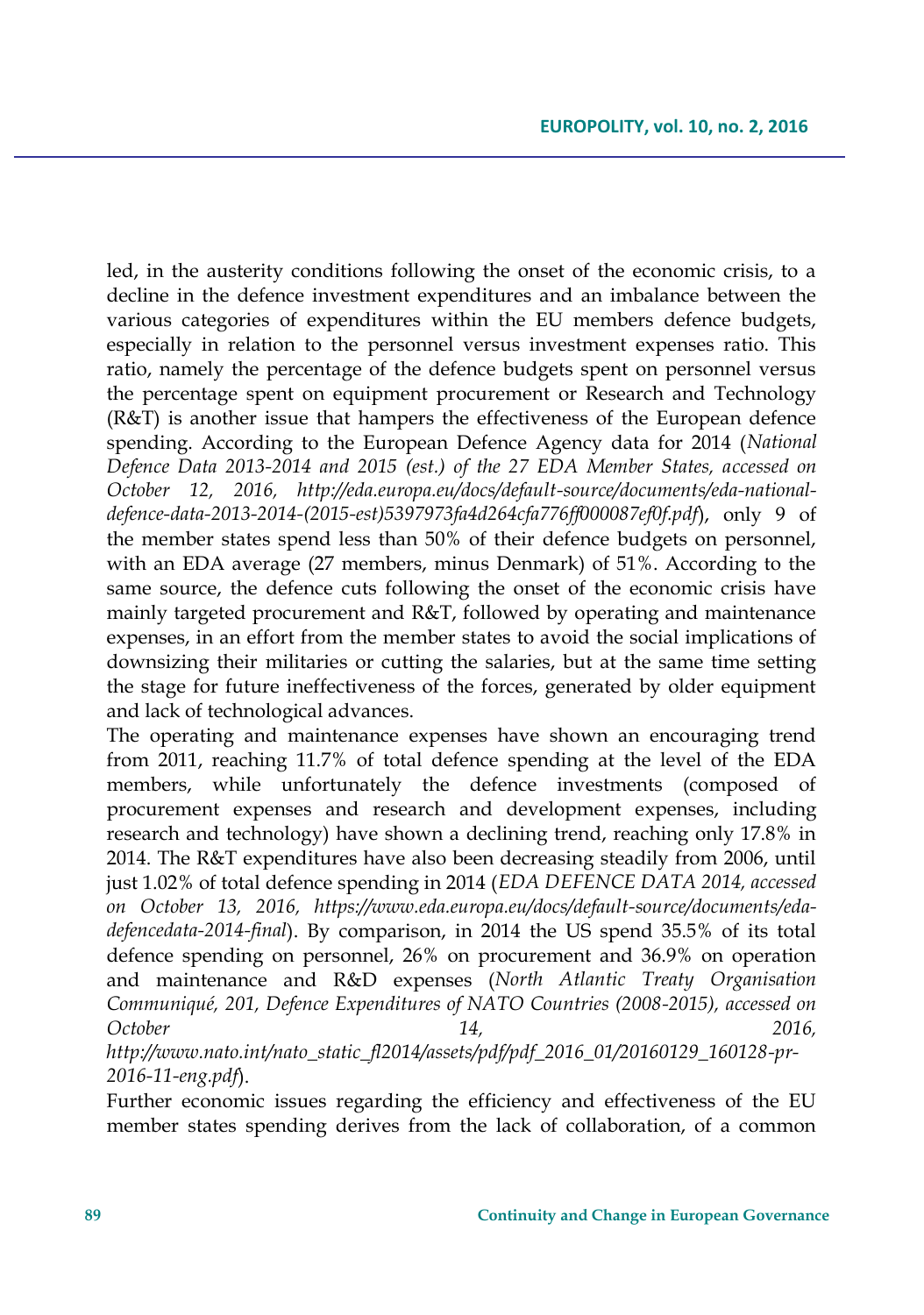procurement framework, or an integrated defence equipment market. Most of the military equipment procurement and, to a lesser degree, manufacturing, is still done at the national level, based on national legislations and frameworks, generating competition between member states and lack of economic efficiency resulting from economy of scale.

According to the EDA defence data for 2014, EDA members have spent on collaborative procurement 22.1% of total defence equipment procurement expenditures, in other words 77.9% of the procurement expenses were done nationally, outside an EU collaborative framework (*EDA DEFENCE DATA 2014, accessed on October 13, 2016, https://www.eda.europa.eu/docs/ defaultsource/documents/eda-defencedata-2014-final*). In regard to research and technology, the collaboration between EDA members was by no means better, with only 9.3% collaborative R&T expenses in total defence R&T expenses (*EDA DEFENCE DATA 2014, accessed on October 13, 2016, https://www.eda.europa.eu/docs/ defaultsource/documents/eda-defencedata-2014-final*) – meaning that in terms of R&T, more than 90% is done outside an EU collaborative framework, mainly nationally.

In terms of cooperation, the EDA is not the only framework meant to promote defence cooperation within the EU, as the EU member states have at their disposal a multitude of multinational or bilateral cooperation mechanisms. Although they are a positive first step towards real defence integration, still, from an economic point of view the existence of a real patchwork of structures and organizations, in which some member states participate and others do not, does not allow for increased efficiency of military spending and economies of scale. According to the Treaty of the European Union, "those Member States which together establish multinational forces may also make them available to the common security and defence policy" (*Consolidated version of the Treaty on European Union, Art 42 -3, accessed on October 15, 2016, http://eur-lex.europa.eu/legalcontent/EN/TXT/HTML/?uri=CELEX:12008M042&from=EN*), but this does not guarantee that these forces will have the required level of interoperability to be able to operate effectively in cooperation with the capabilities provided by member states not part of those multinational forces (unless, of course, all are part of NATO, which furthers the argument of those supporting NATO as the only viable mean for a European defence).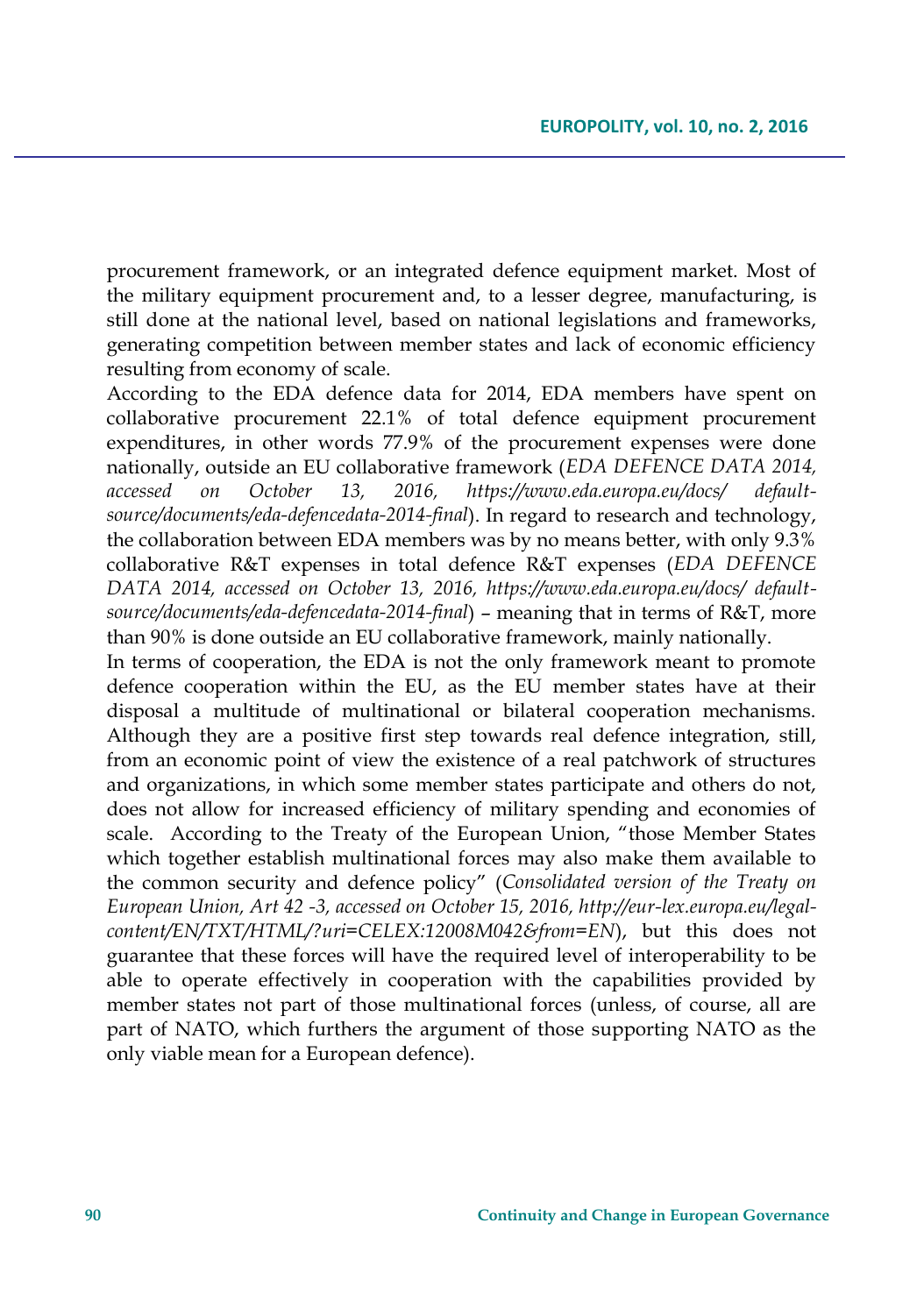# **3. MULTINATIONAL COOPERATION STRUCTURES OUTSIDE THE LEGAL FRAMEWORK OF THE EU BETWEEN MEMBER STATES**

Despite the fragmentation of the cooperation frameworks within the EU, one of the implications of the economic crisis has been an increased interest from the member states in defence cooperation. The austerity measures and the ensuing defence budget cuts have prompted the need to make a more effective use of the limited resources available, although most initiatives have been at bilateral and multilateral level, as consensus between all EU members is still a desiderate. From all the cooperation initiatives following the year 2009, outlined in the table 3, the Ghent initiative is the only one that brings an element of novelty and provides a truly European framework for cooperation. Other forms of cooperation, such as NORDEFCO (between Denmark, Sweden, Finland, Norway, Iceland), Weimar Plus (between Germany, France, Poland, Spain, Italy), the Dutch-German Defence Cooperation or the Polish-German Defence Cooperation are only bilateral or at best multi-lateral cooperation frameworks, based on geographical location or political inclinations and cannot be considered as European initiatives.

|               | Finabel | European<br>Corps<br>Eurocorps | European<br>Gendar-<br>merie<br>Force | European<br>Air<br><b>Transport Air Group</b><br>Command | European | European<br>Maritime<br>Force | Movement<br>Coordination<br>Centre Europe | Organization<br>for Joint<br>Armament<br>Cooperation |
|---------------|---------|--------------------------------|---------------------------------------|----------------------------------------------------------|----------|-------------------------------|-------------------------------------------|------------------------------------------------------|
| Austria       |         |                                | N/A                                   |                                                          |          | N/A                           | Member                                    |                                                      |
| Belgium       | Member  | Member                         | N/A                                   | Member                                                   | Member   |                               | Member                                    | Member                                               |
| Bulgaria      |         |                                |                                       |                                                          |          |                               |                                           |                                                      |
| Croatia       |         |                                | N/A                                   |                                                          |          |                               | Member                                    |                                                      |
| Cyprus        | Member  |                                | N/A                                   |                                                          |          |                               |                                           |                                                      |
| Czech<br>Rep. | Member  |                                | N/A                                   |                                                          |          | N/A                           | Member                                    |                                                      |
| Denmark       |         |                                | N/A                                   |                                                          |          |                               | Member                                    |                                                      |
| Estonia       |         |                                | N/A                                   |                                                          |          |                               | Member                                    |                                                      |
| Finland       | Member  |                                | N/A                                   |                                                          |          |                               | Member                                    | Participate                                          |
| France        | Member  | Member                         | Member                                | Member                                                   | Member   | Member                        | Member                                    | Member                                               |
| Germany       | Member  | Member                         | N/A                                   | Member                                                   | Member   |                               | Member                                    | Member                                               |

*Table 3 – EU states involvement in various multinational cooperation structures*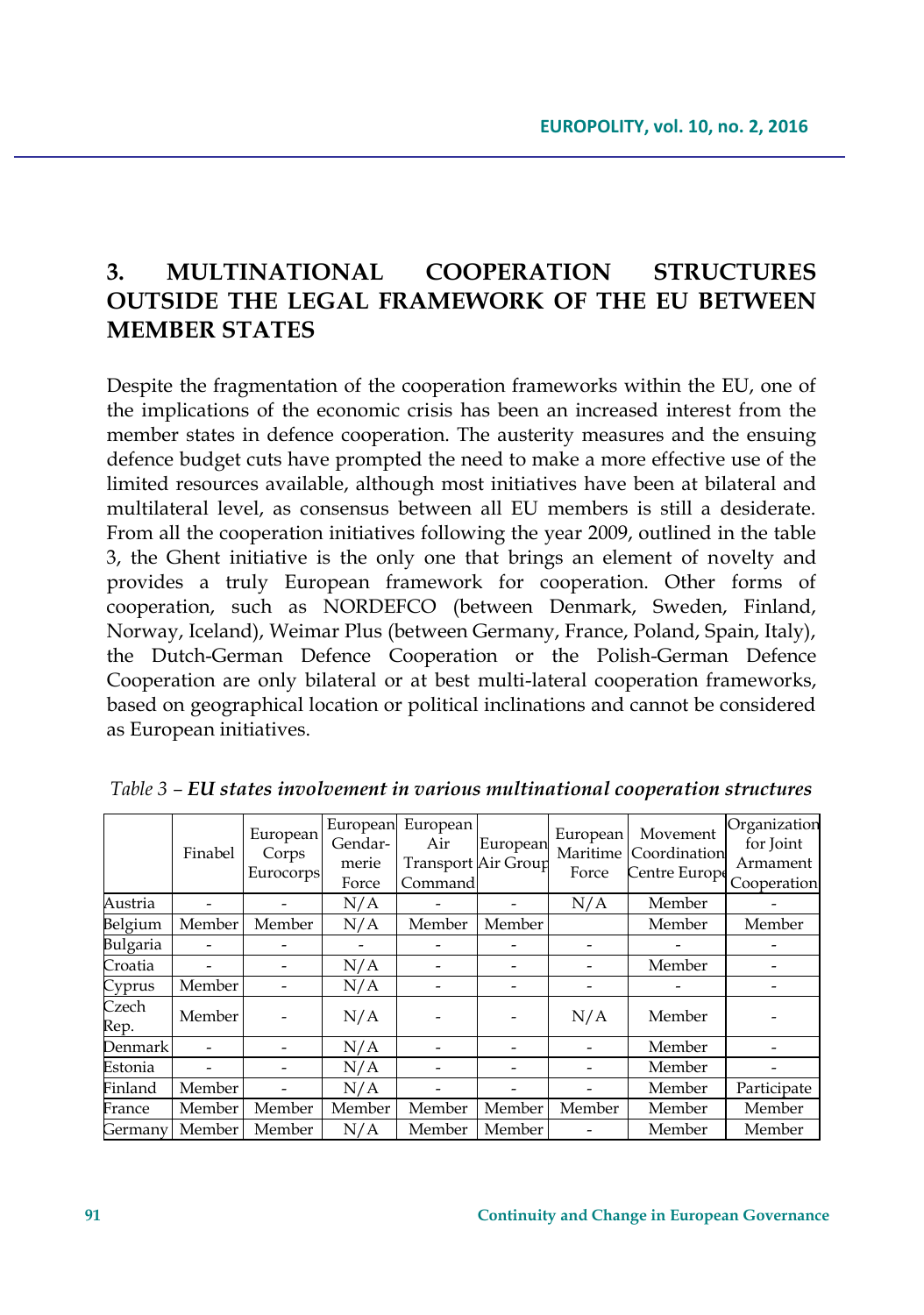| Greece          |        | Member Associated | N/A     |        |        |        |        |             |
|-----------------|--------|-------------------|---------|--------|--------|--------|--------|-------------|
| Hungary         | Member |                   |         |        |        | N/A    | Member |             |
| Ireland         |        |                   | N/A     |        |        |        |        |             |
| Italy           | Member | Associated        | Member  | Member | Member | Member | Member | Member      |
| Latvia          | Member |                   | N/A     |        |        |        | Member |             |
| Lithuania       |        |                   | Partner |        |        |        | Member |             |
| Luxembo<br>urg  | Member | Member            | N/A     | Member |        | N/A    | Member | Participate |
| Malta           | Member |                   | N/A     |        |        |        |        |             |
| Netherla<br>nds | Member |                   | Member  | Member | Member |        | Member | Participate |
| Poland          | Member | 2017              | Member  |        |        |        | Member | Participate |
| Portugal        | Member |                   | Member  |        |        | Member | Member |             |
| Romania         | Member | Associated        | Member  |        |        |        | Member |             |
| Slovak<br>Rep.  | Member |                   | N/A     |        |        | N/A    | Member |             |
| Slovenia        | Member |                   | N/A     |        |        |        | Member |             |
| Spain           | Member | Member            | Member  | Member | Member | Member | Member | Member      |
| Sweden          | Member |                   | N/A     |        |        |        | Member | Participate |
| UK              | Member |                   | N/A     |        | Member |        | Member | Member      |

*Source: http://www.finabel.org, www.eurocorps.org, www.eurogendfor.org, eatcmil.com, www.euroairgroup.org, www.euromarfor.org, mcce-mil.com, http://www.occar.int* 

As table 3 outlines, the multinational cooperation structures between various EU member states looks like a patchwork of initiatives, with various degrees of correlation and integration. Although they are a step forward towards an increased level of cooperation in defence matters, they are not sufficient to provide credible European defence capabilities.

# **4. EFFECTS OF THE ECONOMIC CRISIS OF THE EU DEFENCE EXPENDITURES**

Yet another challenge derives from the response capacity of the European member states armed forces, which has been negatively affected over the last ten years by the austerity measures following the economic crisis. According to the SIPRI data *("*Stockholm International Peace Research Institute (SIPRI*) databases", accessed on October 12, 2016, https://www.sipri.org/*) , most EU member states have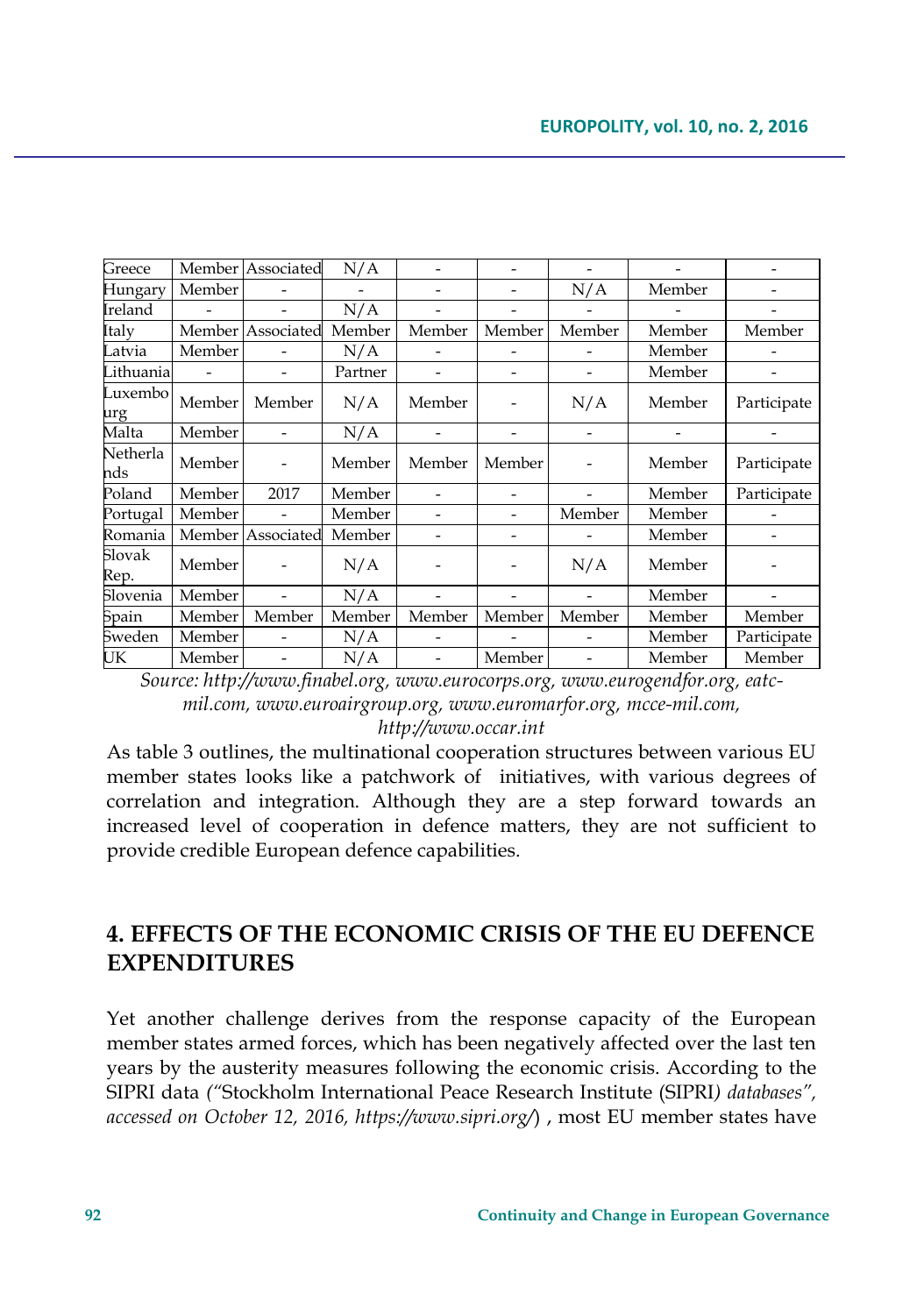been forced, as a result of the economic crisis and the ensuing public debt crisis, to resort to major budget consolidation measures, with negative effect on the defence expenditures. As an average, the total EU (at 28 members) defence expenditures have decreased in 2010 with 2, 63% compared to the 2009 and with 3, 83% in 2011 compared to 2010. The year 2013 also marked a steep decline in defence expenditures, lower with 3.76% than those for the previous year.





Among the EU member states, there were a few notable exceptions in relation to the EU trend of diminishing defence expenditures. According to the SIPRI data for 2016 ("*Stockholm International Peace Research Institute (SIPRI*) *databases*", *accessed on October 12, 2016, https://www.sipri.org/)*, Poland is the only country who managed not to cut its defence expenditures after 2008, while Sweden had lower defence budgets compared to previous years just in 2009 and 2011.

All the other EU member states have made cuts to their defence budgets, starting from 2009 or with a slight delay. Even Germany had a significant 5.77% cut in its 2013 expenditures compared to the previous year, while some smaller member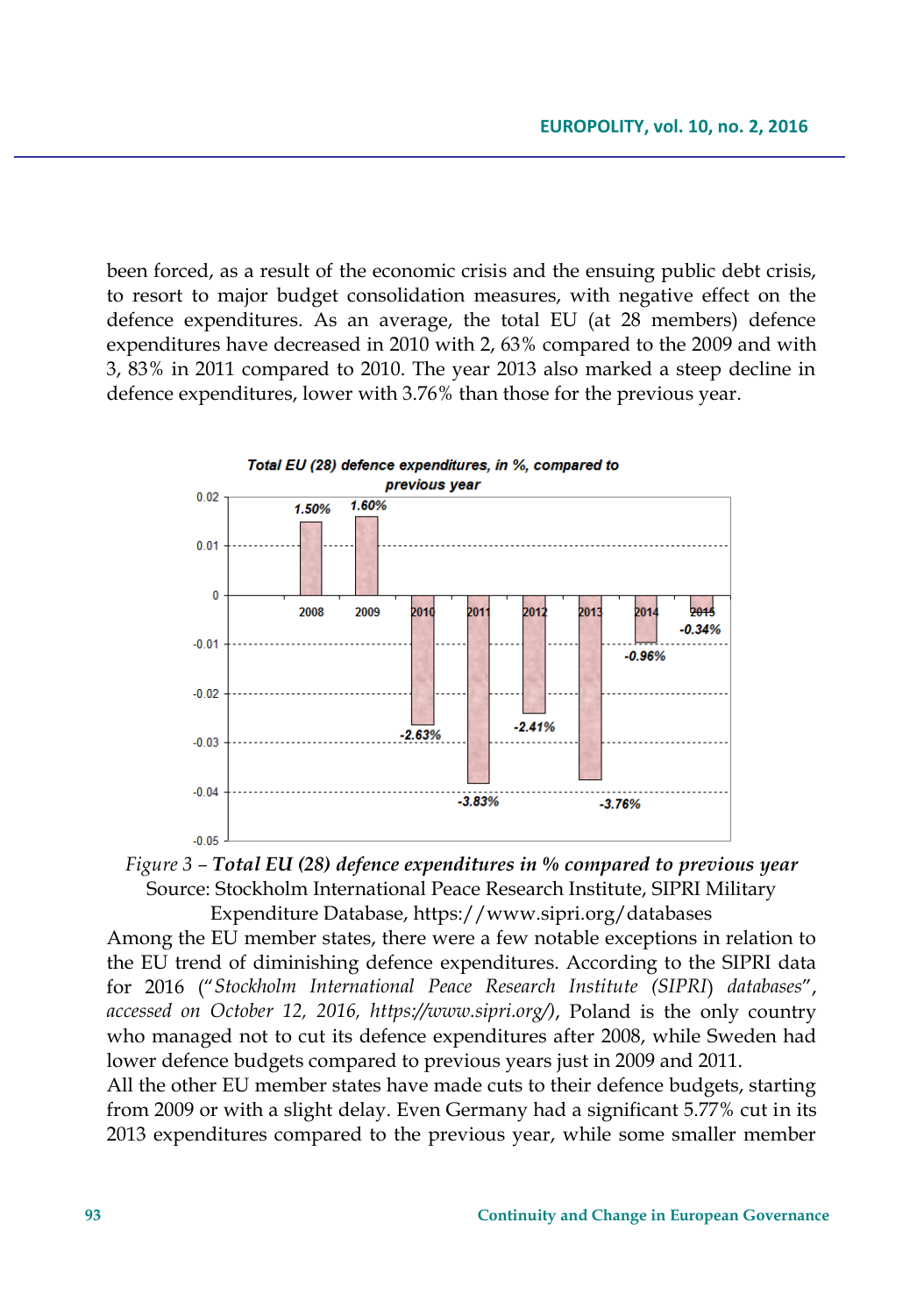states registered the biggest cuts, such as Estonia in 2010 compared with 2009 (- 22.09%), Latvia with -36% in 2009 compared to 2008 and -24.28% in 2010 compared to 2009, and Lithuania with – 24.54% in 2009 compared to 2008 and - 16.54% in 2010 compared to 2009. Although Romania also suffered from defence expenditures cuts, they have not been as drastic, as its defence budget decreased compared to the previous year, with 4.97% in 2009, with 7.90% in 2010 and with 2.72% in 2012. Starting with the year 2013, the Romanian defence expenditures trend has been on an upward trajectory, with the defence expenditures in 2015 registering a 10.73% increase from the 2014 level.

The different levels of defence cuts derived from the importance the various governments attributed to the defence area compared to other government areas, but also from the state of the economy in various member states. The level and the schedule of the cuts have not resulted merely from economic and fiscal calculations, but they reflected the political decision and the extent the defence area was linked to the national interests. Some countries, such as Greece, were indeed force by the state of their economy to operate drastic cuts in their defence budgets. The onset of the Greek government debt crisis in 2010, and the danger of sovereign default without a bailout, combined with the result of the austerity measures imposed as conditions by the European Commission, European Central Bank and the IMF for the bailout loan have triggered a massive reduction of the Greek defence expenditures of 23.15% in 2010 compared to 2009, of 19.49% in 2011 compared to 2010, of 11.55% in 2012 compared to 2011 and of 6.62% in 2013 compared to 2012.

The SIPRI data ("*Stockholm International Peace Research Institute (SIPRI*) *databases", accessed on October 12, 2016, https://www.sipri.org/*) shows that the implications of the economic and debt crisis on the defence expenditures varies, from no implications for states like Poland and Sweden, whose defence expenditures even registered an increase, to very serious implications for countries like Greece (in 2015 the defence expenditures were 41.36% lower than in 2008), Latvia (- 41.35%) and Slovenia (-40.52%). As compared to the defence expenditures levels of 2008, before the onset of the economic crisis, most countries have registered some reductions, ranging from -30.67% Italy to 13.85% the UK. A few other EU member states managed to avoid big defence expenditures cuts, or recover them overtime, such as Cyprus (with 2015 defence expenditures just 2.62% lower than in 2008), Finland (-1.38%), France (-5.27%), Germany (-0.12%) or Portugal (- 6.19%).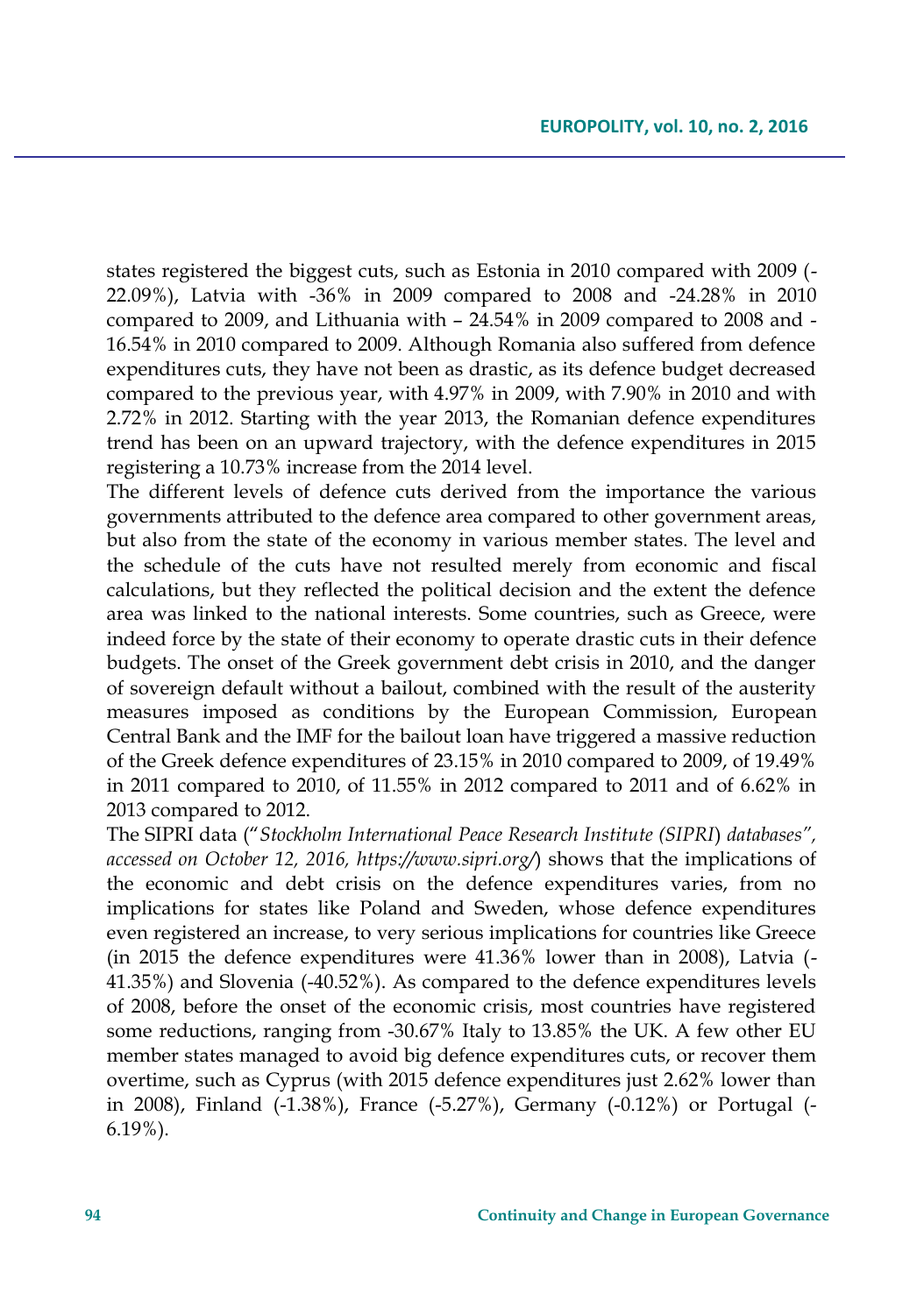The differences in the implications of the economic factors on defence expenditures derive from economic, political and military considerations, specific to each member state, such as the security environment, the importance of defence in the national policy, the country level of ambition, the characteristics of the military system and the state of the national economy.

For instance, Germany, although a stung promoter of fiscal discipline and austerity measures, did not make spectacular cuts to its defence expenditures over the 2008-2015 period, with the exception of year 2013, with defence expenses 5.77% lower than in 2012, in spite of the pressures from the Finance ministry and the fact that even German economy incurred a national debt of 75% GDP in 2010 (*Estimation of the IMF for 2010. http://www.economywatch.com/economic-statistics/economic-indicators/General\_* 

*Government\_Gross\_Debt\_Percentage\_GDP/*, *accessed on May 7, 2016*). France, although it did reduce its defence spending, attempted to protect the defence sector from cuts, even if its economy was affected by the crisis and following recession.

The strategy and the schedule of the defence cuts were also different. Some smaller countries (such as the Baltic states) performed the most serious cuts in one year or two years (Estonia -22.09% in 2010 compared to previous year, Latvia -36.49% in 2009 and -24.28% in 2010 compared to previous year and Lithuania, - 24.54% in 2009 and -16.53% in 2010 compared to previous year), with subsequent increases that eventually recovered the defence expenditures level to the one before the crisis. Other countries preferred a more gradual, but continuous decline in their defence expenditures, such as Belgium, Italy or Hungary.

One of the issues related to cutting the defence expenditures is the relative rigidity of the defence area, the lack of flexibility and mobility of the personnel on the labour market and the difficulty in achieving the proper balance between cost savings and capability effectiveness. In terms of categories of expenses within the defence budget, most EU countries allocate a large percentage of their financial allocations for personnel, due to the often large MoD structures and top-heavy armed forces. Reducing or freezing salaries or downsizing the personnel numbers may be obvious solutions on paper, but the reality is often more complicated, as some member states armed forces are already functioning with streamlined forces, and a further reduction would compromise the military effectiveness and the capability to really deliver the required defence output, within the NATO, EU or even at national defence level. Also, restructuring an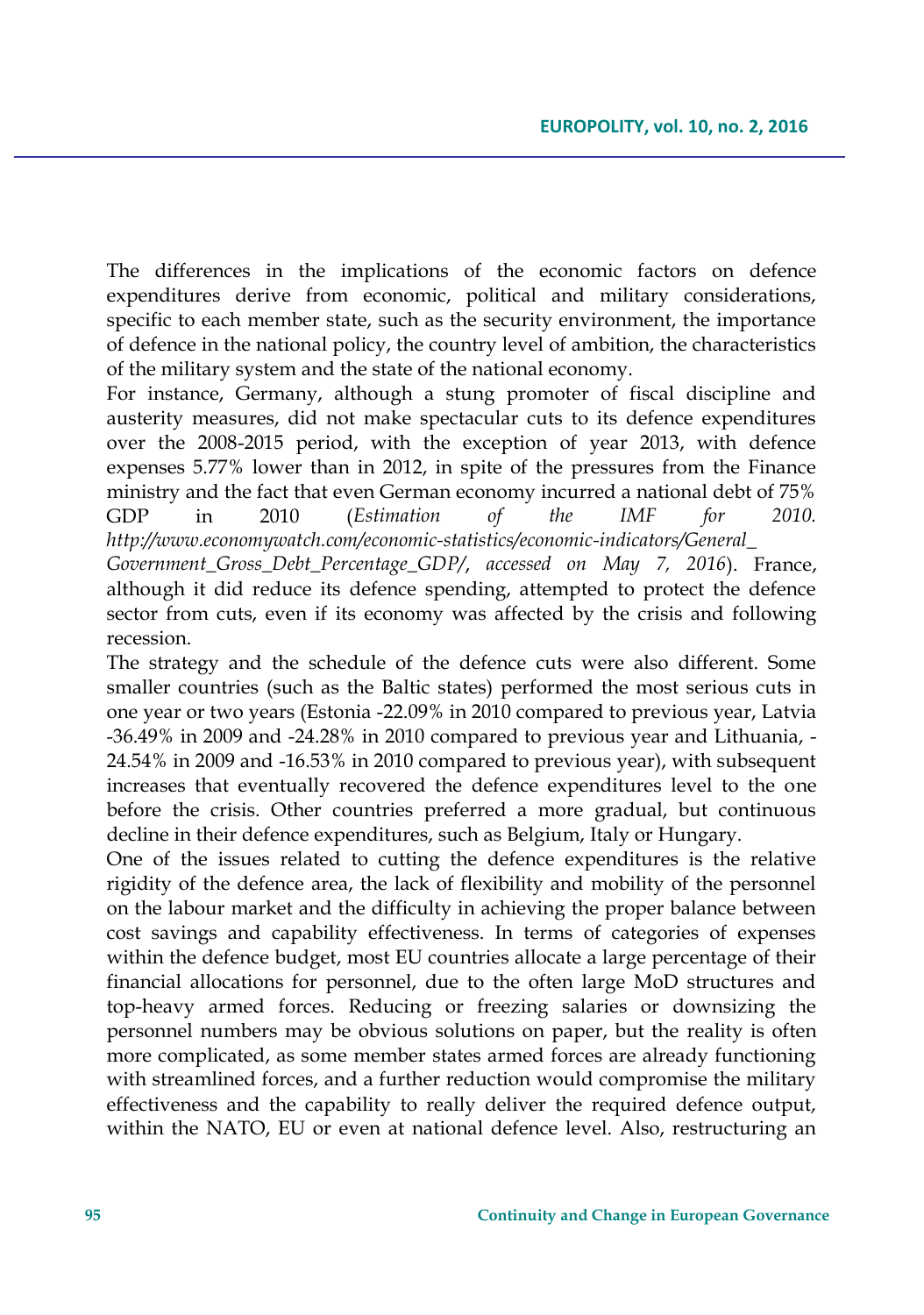armed force takes time, and is not without costs. In some countries, such as Greece, the number of people employed in the military is not insignificant (2.7% of the workforce in 2013 (*Dempsey, Judy, January 7, 2013, "Military in Greece is spared cuts", accessed on October 16, 2016, http://www.nytimes.com/2013/01/08/world/europe/08iht-letter08.html?\_r=0*), and an abrupt downsizing, even in austerity times, can have negative economic effects. Even if, at the level of the EDA member states, the number of military personnel has been on a downward trend since 2008 (from an aggregated total of 1800707 people in 2008 to 1423097 in 2014 ("*Defence data portal*", *https://www.eda.europa.eu/info-hub/defence-data-portal/EDA/year/2014#*), the more realistic solution of freezing or cutting wages was embraced in a number of countries, including Romania, but with negative effects on morale and effectiveness.

Cutting defence procurement expenditures was also an option considered by many EU member states as a way of decreasing defence expenditures. The aggregated figures show that at the level of the EDA member states, procurement expenditures decreased from 33270 million EUR in 2008 to 32514 million in 2009. In 2010 they registered a brief recovery (to 334309 million EUR), followed by a downward trend (30598 million EUR in 2011, 31505 million EUR in 2012, 29973 million EUR in 2013 and 25896 million EUR in 2014) ("*Defence data portal", accessed on October 17, 2016, https://www.eda.europa.eu/info-hub/defence-dataportal/EDA/year/2014#2*).

Although almost all EU member states experienced reductions in their defence equipment procurement after 2008, the level of cuts has been influenced by national considerations regarding the state of the economy and national policy of protection of own defence industry. Countries like France and Germany attempted to protect their defence producers, by performing limited procurement and modernization programs cuts and postponements. By comparison, as presented in the table below, the negative effects on the procurement and modernization programs in countries like Romania and Bulgaria were felt more acutely, especially between 2009 and 2012. One of the most dramatic decreases was in the case of Greece, following the debt crisis.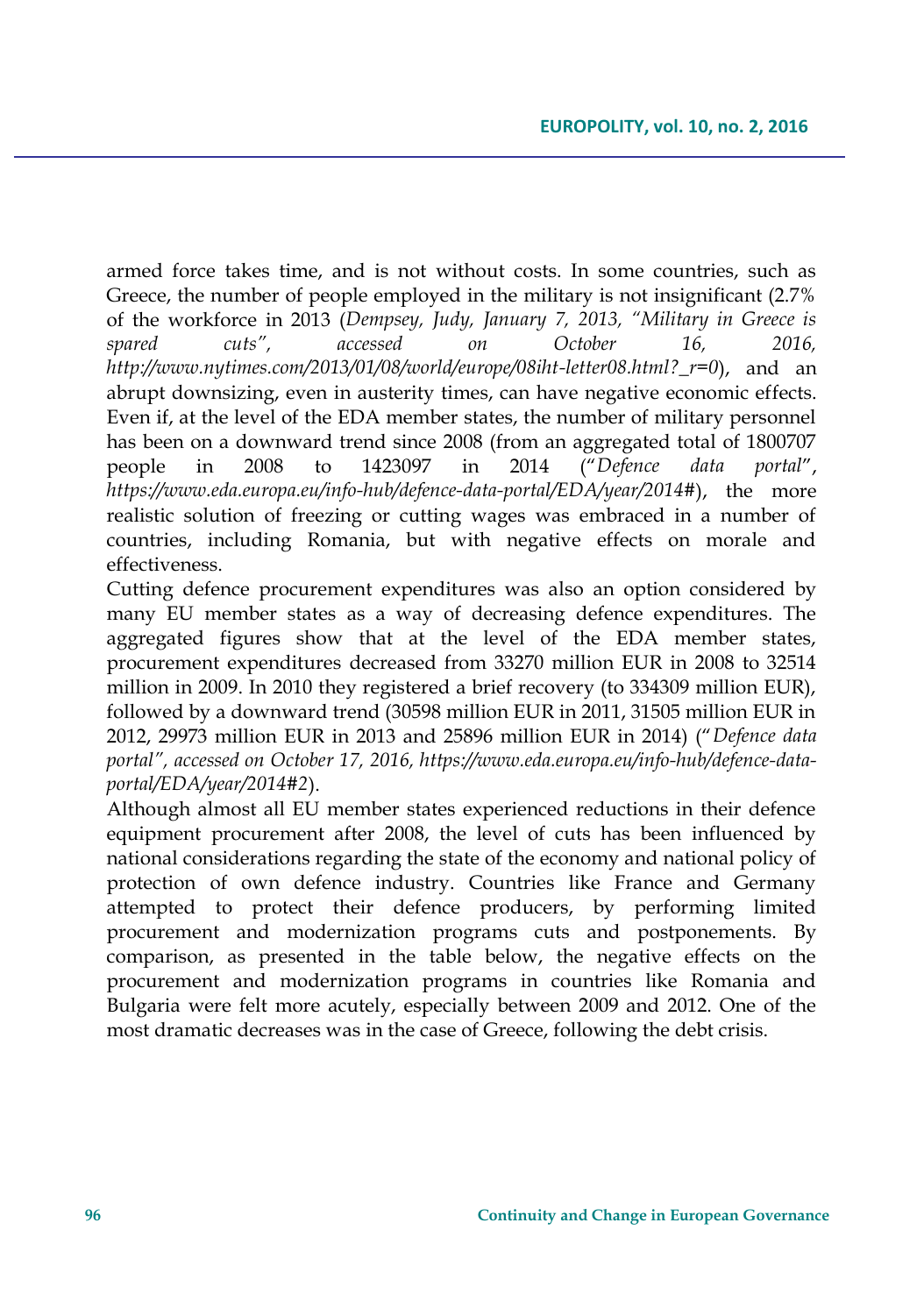|                 | 2008 | 2009 | 2010 | 2011 | 2012 | 2013 | 2014 |
|-----------------|------|------|------|------|------|------|------|
| <b>Bulgaria</b> | 170  | 92   | 97   | 40   | 22   | 32   | 6    |
| Romania         | 344  | 149  | 119  | 128  | 68   | 198  | 320  |
| Portugal        | 340  | 355  | 289  | 297  | 255  | 260  | 343  |
| Finland         | 655  | 736  | 698  | 457  | 623  | 588  | 433  |
| France          | 6258 | 6871 | 8272 | 7534 | 8456 | 8816 | 6134 |
| Germany         | 5323 | 5198 | 5658 | 5804 | 5476 | 5094 | 3781 |
| Greece          | 2129 | 2128 | 1138 | 293  | 320  | 481  | 322  |

*Table 4 - Defence equipment procurement, in million EUR*

*Source: https://www.eda.europa.eu/info-hub/defence-data-portal*

In addition to the issue related to the domestic defence industry, another challenge related to decreasing defence expenditures through reductions in the defence procurement area is related to the relative rigidity of the sector. Defence procurement contracts are often on medium and long term, and cancelling such a contract entails penalties that may generate costs in excess of the savings resulting from the cancellation.

From the point of view of the European capabilities, the reductions in defence procurement following the economic crisis only enhanced the already existing issues related to the need to increase the technical sophistication of the member states armed forces and their relevance in military operations.

Even in the midst of the economic crisis, most EU countries did not reduce their level of ambition. Following the recent changes (starting with 2014) in the security and defence environment in Europe, the downward trend related to defence expenditures seems to be reversed. As seen in the figure below, as compared to 2014, 18 member states (excluding UK) have increased their defence spending, but this modest increase remains insufficient to cover the needs of a truly functional European defence, independent of US support through NATO.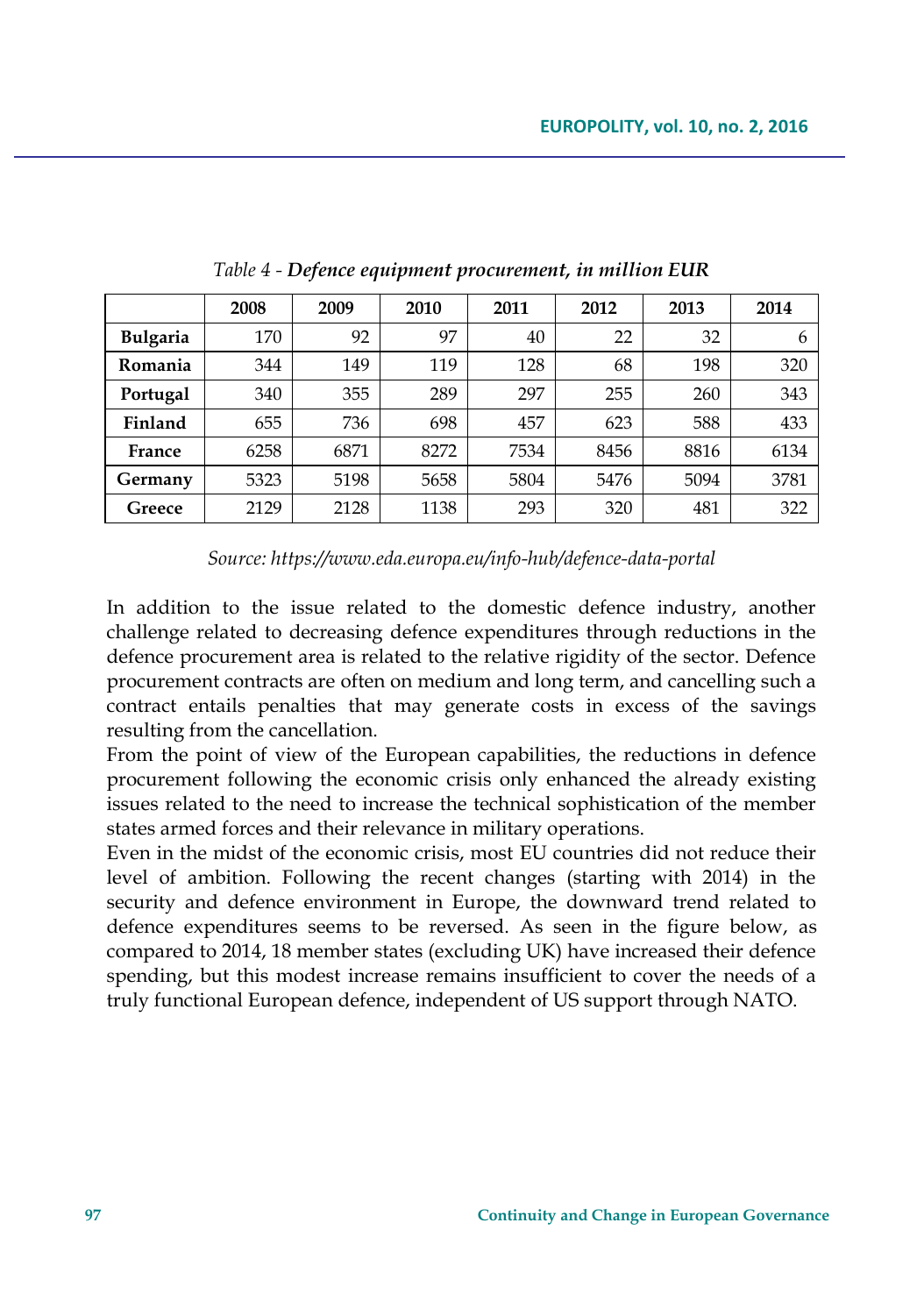

*Figure 4 – Defence expenditures change in % 2014 vs. 2015* Source: Stockholm International Peace Research Institute, SIPRI Military Expenditure Database, https://www.sipri.org/databases

Although most EU members have stated their willingness to improve the sustainable deployability in theatres of operations outside the EU territory, this interest remains in the political statements framework. Excluding UK, many EU countries state their goal to maintain forces capable of full spectrum operations, only the bigger EU countries, such as France, Germany, Italy or Spain are currently at the level of being able to provide full spectrum forces. The trend for the medium size and small member states has been to move towards specialization and niche capabilities. Although many such countries have become very proficient in the niche capabilities and specialization, the aggregated forces at EU level are currently insufficient to ensure a truly European defence, without increased cooperation, coordination and integration, supported by substantial investments in equipment procurement, modernization and personnel training.

Common financing may be a solution to the current challenges related to a European defence, as currently only a small part of the EU military operations is commonly financed. Especially in terms of research and development, the data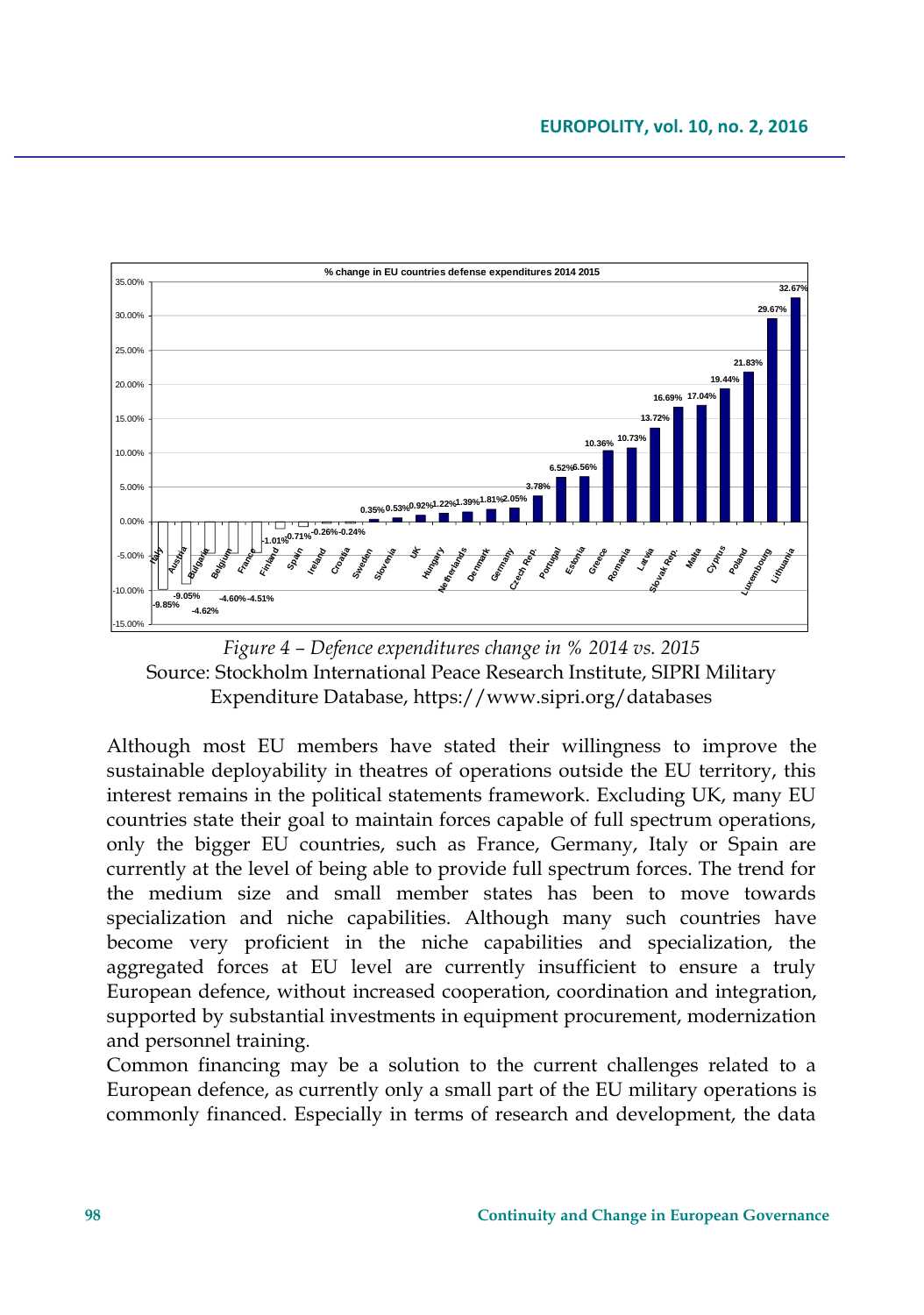on the member states defence expenditures clearly show that, with the exception of France and Germany (excluding UK), most of the other countries do not have the financial means to embark in extensive research and development programs, although they would be essential for the improvement of the technological level of their armed forces, but also if the Europeans want to ensure greater autonomy in terms of defence from the US. Most of the EU members do engage in defence research programs, but of small scale. Pooling the research funds could bring benefits from economies of scale and exchange of know-how, but this collaboration is not easy to achieve, due to concerns about intelligence and know how contractors leaks, but also due to national protectionist policies towards the domestic defence industry.

Currently, at the level of the EU there are a number of mechanisms that allow for common financing of crisis management military operations, but they need to be reformed and improved, as they have been proven insufficient so far:

-the common budget for CSDP finances only civilian operations (such as an observer mission or police mission, which consume approximately 80-90% of the CSDP budget ("*European Union External Action", accessed on October 12, 2016, https://eeas.europa.eu/headquarters/headquarters-homepage/82/about-the-european-*

*external-action-service-eeas\_en*); the funds allocated for 2016 were in amount of 326.8 million EUR, representing an increase of 5 million USD compared to 2015 (idem).

The Athena mechanism is based on member states (except Denmark) contributions and is financing only military operations under EU mandate, obtained with unanimity of votes. Although it has been used to support some of the costs of EU military operations (such as EUFOR ALTHEA in Bosnia Herzegovina, EUNAVFOR ATALANTA in the Horn of Africa, EUTM in Somalia, or EUTM in Mali, to mention just a few), it covers just a small part of the operational expenses, the rest being born by the participating nations.

- the Instrument contributing to Stability and Peace –IcSP, that supports security initiatives and peace-building activities in EU partner countries, focusing on crisis response, crisis preparedness, conflict prevention and peace-building (with funds available in amount of 2 339 million EUR ("*External Action financing instruments", accessed on October 17, 2016, https://ec.europa.eu/europeaid/funding/about-funding-and-procedures/where-doesmoney-come/external-action-financing-instruments\_en*);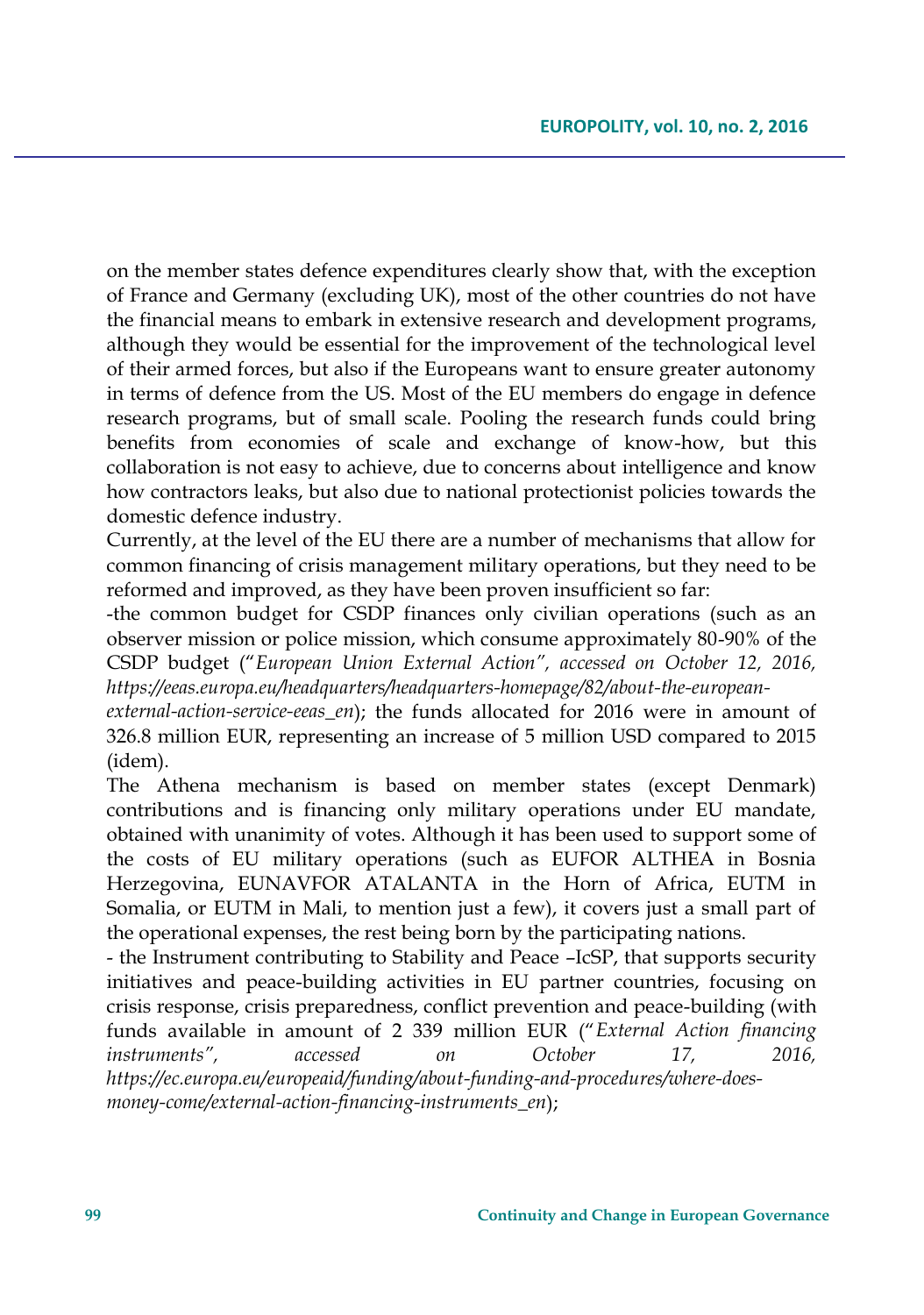- The African Peace Facility, financed through the European Development Fund that supports the costs incurred by African countries that are deploying their peace-keeping forces under the banner of the AU or a REC/RM in another African country, financing missions such as MISOM in Somalia, MISMA in Mali, MICOPAX in Central African Republic.

The EU faces a series of challenges in respect to the financing of a common defence. Beyond the fact that the previously mentioned mechanisms cover just a limited set of common costs, based on contributions from the EU member states based on their GDP (which may give rise to questions related to free riding from smaller member states), there is no current financial cooperation framework to support a truly common security and defence policy. There is no mechanism to commonly finance preparatory activities for military operations, while most of the military operations themselves are financed based on the NATO principle of "costs lie where they fall", meaning that the vast majority of the costs related to a military operation shall be supported by the countries participating to that operation. This leads to a big reluctance from smaller states to get involved in operations outside the EU territory, and the inability of many of the member states to ensure the sustainability of even medium scale operations without support.

# **4. CONCLUSIONS**

One conclusion that can be drawn from the analysis of the evolution of defence expenditures of the EU countries after the onset of the financial crisis is that the economic challenges, in the form of limited defence budgets, are not going to disappear overnight. Despite the encouraging trend of the member states defence expenditures over the past couple of years, the drastic cuts performed starting with 2009 have taken their toll on the state of the defence capabilities. According to a study of the European Parliament, "Europe has already lost about 20% of its capabilities since 2008 ("*State of play of the implementation of EDA 's pooling and sharing initiatives and its impact on the European defence industry, 2015, PE 534.988", accessed on October 10, 2016, http://www.europarl.europa.eu/RegData/etudes/STUD/2015/534988/EXPO\_STU(2015) 534988\_EN.pdf*)*".* The challenges of the current security environment are not going to go away in the foreseeable future and, considering the sluggish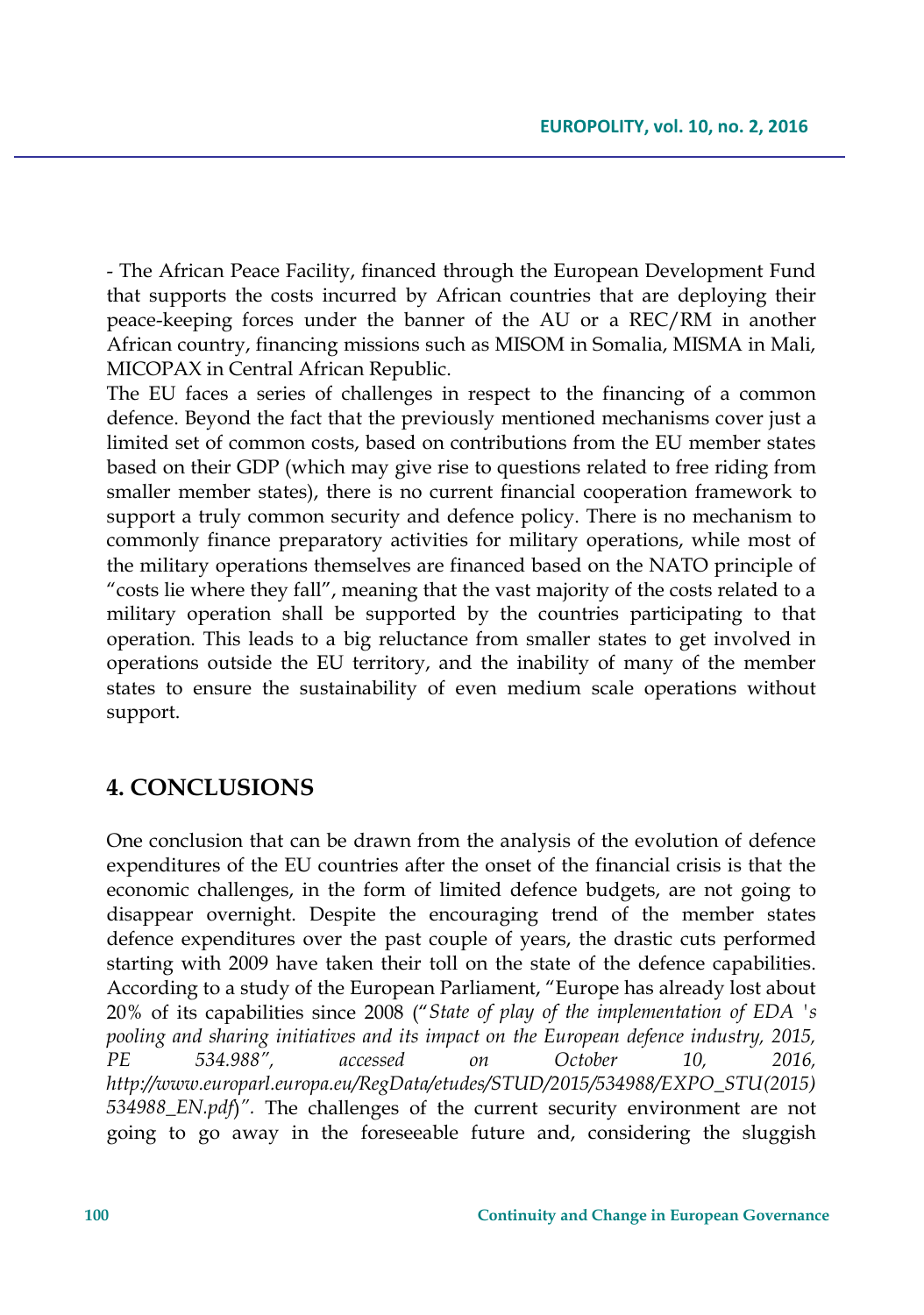economic growth experienced by the EU, the increase of the defence expenditures cannot be as large (at least on short and even medium term) as to cover the capability gaps resulting from the austerity measures.

The EU member states need to acknowledge that the current challenges faced by the defence sector are not only the result of austerity measures and financial constraints, but they are also deriving from a lack of coordination and common policies, generated by weak political will and overriding national interests. The EU can no longer afford to avoid the fact that ensuring its defence has become a political-military-economic issue, with political decisions being sometimes taken in a disconnected way from both the strategic / military and economic considerations. This led to a situation where most European countries are not able to get involved in military operations in a totally autonomous manner, while at the same time struggling with economic problems that are further going to negatively impact their defence expenditures. Putting together multinational forces developed based on national considerations, that often prove to have lower capabilities in reality than they do on paper, is not a very effective way of performing military operations, or of making the best use of the limited resources available for defence and increasing the efficiency.

In other words, one of the first issues that need to be clarified is the concrete way in which Europe intends to ensure its defence. The defence of Europe can be supplied by separate member states armed forces, through their own means or within bilateral or multinational cooperation frameworks, or through a common European defence. The first option is in a sense easier, as it means maintaining the status quo, but it will remain plagued by large costs due to redundancies in capabilities, vested national interests and policies related to procurement, manpower and defence priorities. The option of a more integrated European defence seems like the most logical from an economic point of view, but it is a very difficult approach, considering the complexities of the political, social, defence and security environment and of the EU concept itself. The reality, based on the past years experiences and the evolution of the environment, with resurging nationalism and increased euro-scepticism, has shown the difficulty of bringing all the EU members to a common approach in policy and cooperation, and even more so when it comes to the practical implementation of the political decisions.

In order to overcome this challenge, the decision makers at EU and member states level should consider the development of common strategic planning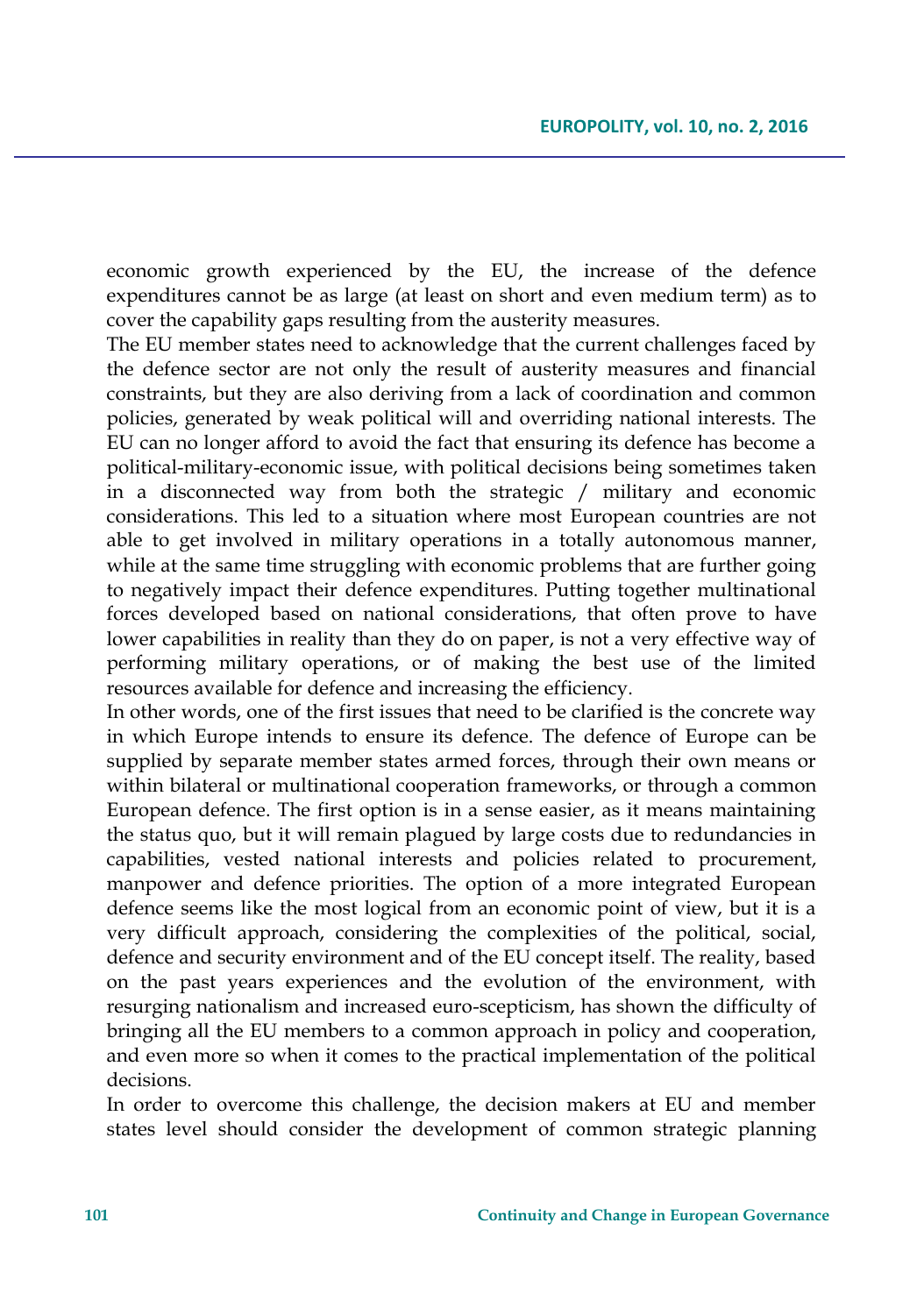documents to support the framework of a European defence. The development of the EU Global Strategy is a crucial step in this direction, but it is by no means sufficient in order to build a realistic common approach to the security and defence issues that may occur on short, medium and long term. A White Book of Defence could be a promising start in this direction, as many member states already embraced this type of document to support their defence planning framework. This document should of course be harmonized with the existing EU legal framework, but also with the national member states defence policies, in order to outline clear strategic goals and objectives, a common level of ambition, common future course of action, the required capabilities and the means to close the capabilities gaps and the resource framework for the common defence policy. A common agreement regarding the level of resources (including financial resources) the member states agree to dedicate for defence (on short and medium term) is crucial to a functioning common defence.

The 2% benchmark, although valuable as a political instrument, is not realistic from an economic point of view, considering the economic situation at EU level. The member states need a common approach regarding the level of defence expenditures at EU level, based on the EU level of ambition and capabilities, not as a reference to NATO recommended benchmark. In addition, a more effective allocation of the defence funds among categories of expenditures (personnel, procurement, operating and maintenance, research and development, infrastructure) should be also agreed, in order to increase the efficiency in using the already limited defence expenditures.

This approach, although rational from an economic point of view, may in reality be met with various degrees of reluctance, as it may be perceived as an infringement of the sovereignty of the member states in making defence policy decisions, may have negative social impact through the need to decrease personnel expenditures, for example, and it may come across national and corporate interests in relation to procurement and defence industries.

In the development of a White Book of Defence, EU could benefit from the expertise of specialists in defence planning and the political and military areas, both at national level and at intergovernmental levels, such as NATO or Eurocorps. Still, without the political will to adopt and implement the recommendations of experts, the document risks to remain only at declarations and wishful thinking level.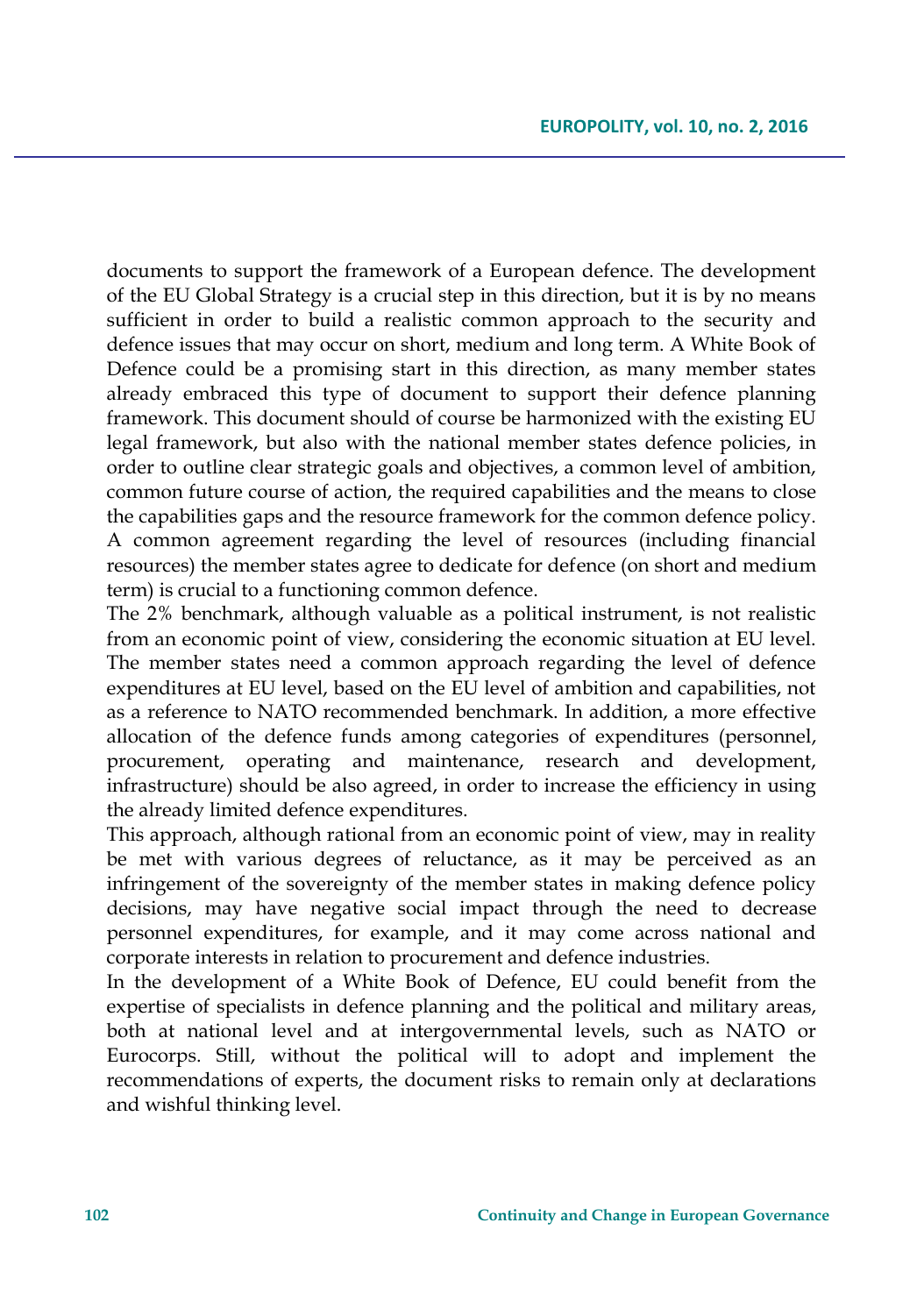In this respect, the main obstacles in the path of a European defence are foremost of political and economic nature, and secondly of military nature. One of the main obstacles is the lack of political will from the member states to deepen the CSDP, beyond political declarations. The reasons for this reluctance are complex, ranging from the fear of a loss of autonomy of decision and even of sovereignty in an area perceived to be crucial to a country's national identity, such as defence, to the reluctance to make a clear stance of building an autonomous European defence, outside NATO framework. Many European states still view NATO as the main framework for their defence and a common European defence, including European capabilities and a European management, command and control framework, with permanent structures and headquarters, are considered as unnecessary and costly duplications of the NATO framework.

At the border between the political and economic obstacles we have to mention the reluctance of many member states to relinquish the support of their own defence industries in favour of better integrated European defence procurement. The latter would prevent the member states to make use of various mechanisms (ranging from political decisions backed up national security arguments to subsidies and offset contracts) to support national defence producers, providers of domestic workplaces and contributors to the state budget.

The economic obstacles to a European defence derive from the economic problems faced by many of the member states, in a context of sluggish economic growth and with the spectre of a new recession looming at the horizon. The defence expenditures have not been considered, until a few years ago, a priority in comparison with other economic areas, and the amounts that the member states did spend for defence are often not matched by corresponding outputs and real military capabilities. The austerity measures following the economic and public debt crisis, the trend of downsizing the member states armed forces, combined with the high prices of the military equipment have led to the danger of the emergence within the EU of the so called "bonsai armies"(*Andersson, Jan Joel, Biscop, Sven, Giegerich, Bastian, Mölling, Christian, Tardy, Thierry, 2016, Envisioning European defence – Five futures Chaillot Paper - No137, accessed on September 19, 2016, http://euromil.org/interesting-reading-envisioning-europeandefence*), armed forces of diminished size, oriented towards specialization and niche capabilities, with a narrower capability spectrum. Drawing on the principle of comparative advantage, specialization in itself is not negative from an economic point of view, but the achievement of a functional and effective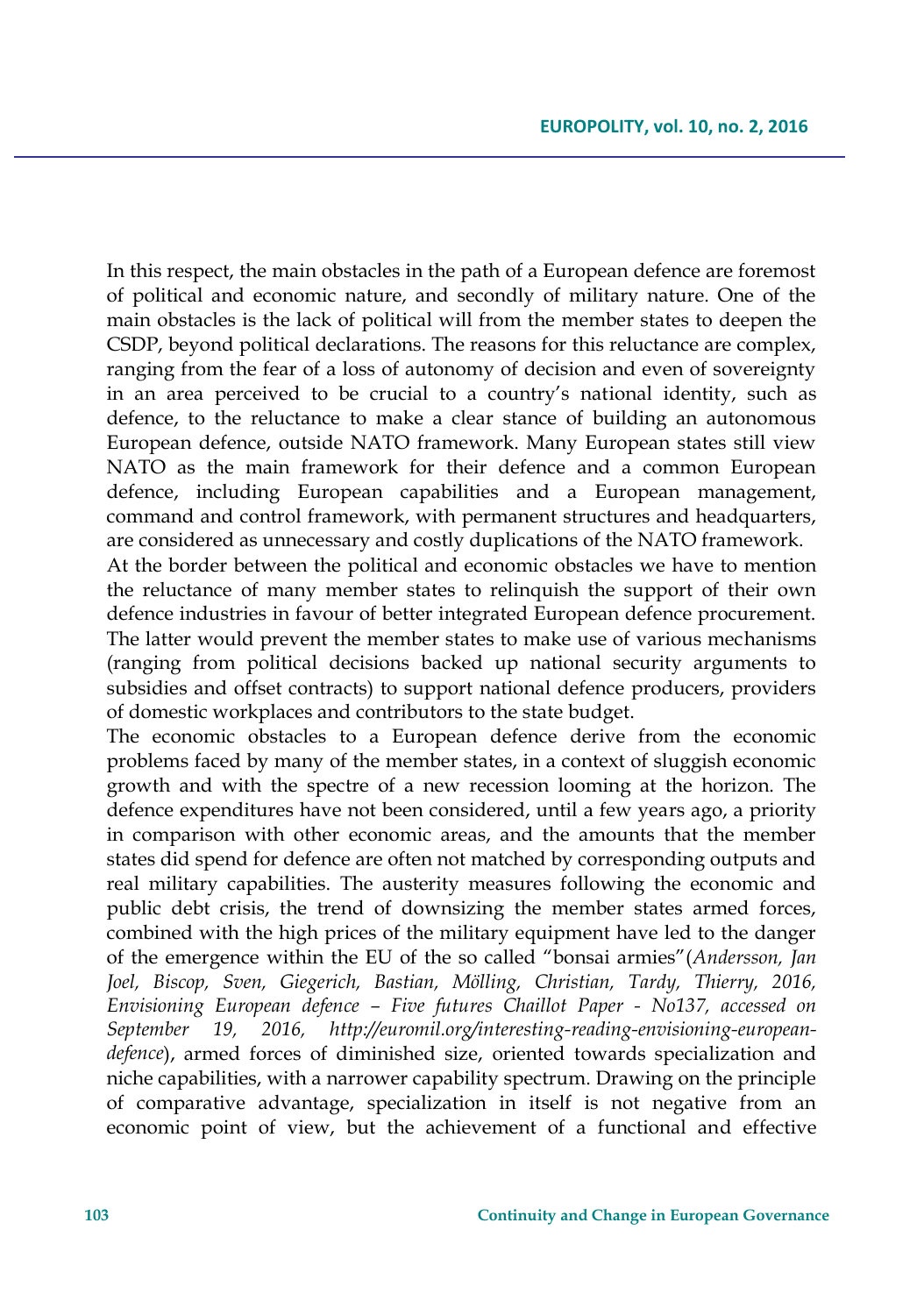European defence requires more than the theoretical aggregation on paper of Hungary's NBC capabilities with Czech Republic's MedEvac capabilities and of the Belgian Special Forces. It requires common strategic planning documents, common military strategies, commonly agreed and clear goals and objectives, a unified military command and control framework, sufficient military capabilities and close interoperability within the member states. Nevertheless, it requires resources, especially additional financial resources that the member states may be reluctant to allocate in the current economic environment. Also, combined with the scarcity of budgetary resources, the rather rigid financial rules at the EU level, especially regarding the budget deficit, further restrict the ability and willingness of the member states to substantially increase their level of defence expenditures. Thus, better burden sharing and common financing of common operations related to the achievement of commonly agreed goals would be the main goal to be achieved within an improved CSDP. Considering the current economic, and political environment, it looks like a very ambitious and somewhat idealistic approach.

Finally, the obstacles of military nature in the path of a common European defence are mainly related to the different strategic cultures of the member states, ranging from a more assertive stance (like France) to a rather neutral position (such as many of the North European states). Also, various EU members may have security and defence priorities that may not coincide with a common EU view on the common risks and threats (Greece is more focused on the traditional rivalry with Turkey, the southern European states may be more concerned with problems from Africa and Middle East than the Central and Eastern European countries etc.). This adds to the difficulty of forging a truly common view on the security and defence risks and threats faced by the European Union as a whole.

The European project, as it was initially designed, has a large potential to foster sustainable development in all areas, including economic and defence, through the fact that it aims to bring together a basic human and economic values, but this potential is not yet sufficiently understood and exploited.

A Europe developed separately, on individual states interests, has little chance to thrive in a very volatile global economic, political and security environment. The challenges have only multiplied in the recent years: Brexit, the election of Donald Trump as the next US president and the great uncertainty accompanying the future of the US foreign policy, especially in relation to the attitude regarding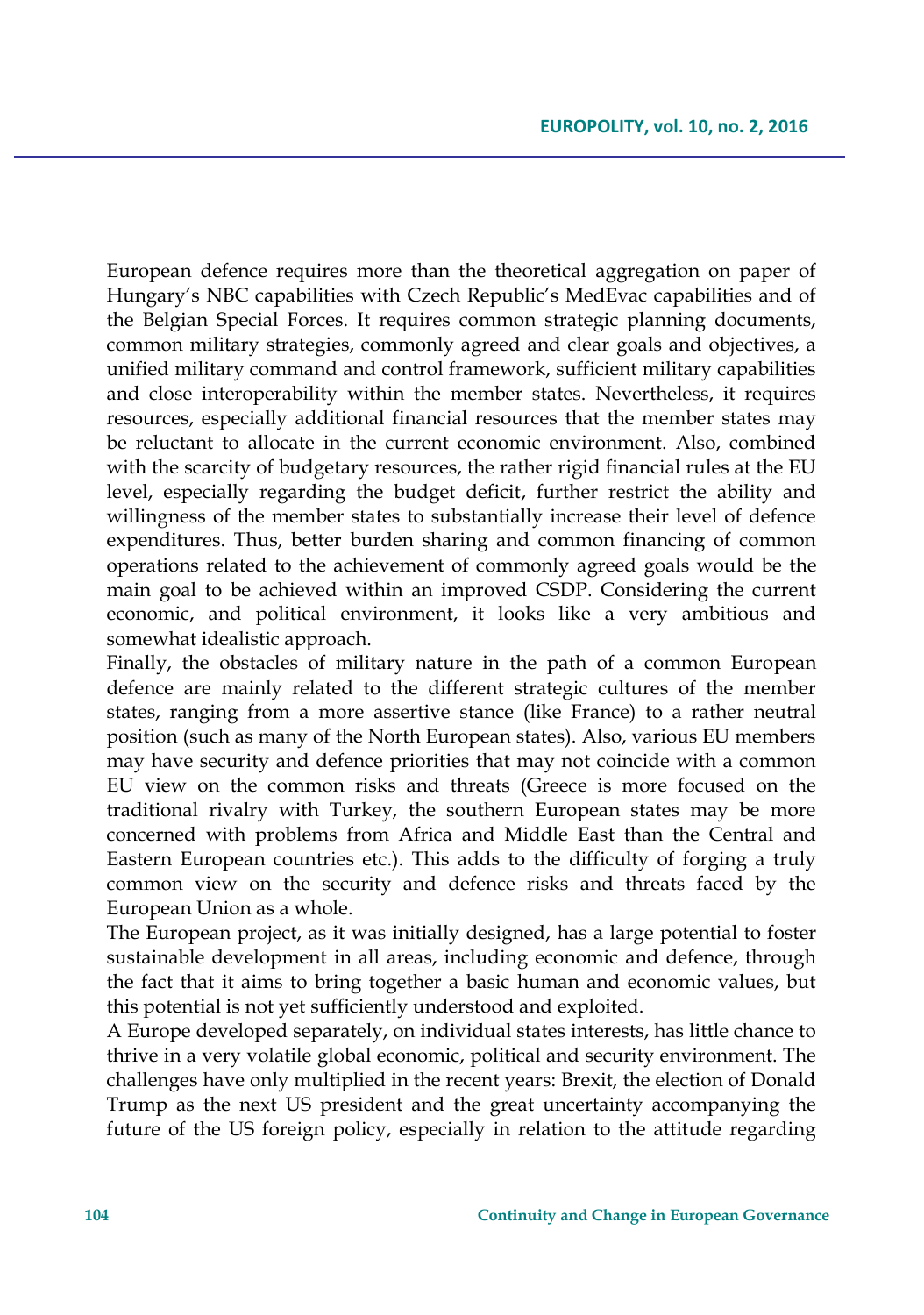NATO and the European allies, the security crises emerging all around EU borders, from Ukraine to the Middle East and the Sahel region etc. The relatively stable defence environment Europe has enjoyed in the last two decades seems a thing of the past, in a new environment where we witness the use of brute force as a strategic and tactical instrument of power, highlighting the major weaknesses of the EU Common Security and Defence Policy: aggregated national military forces without political will and a common vision do not create a military power.

This may prove both a challenge, but also an opportunity for the European Union, should the member states find the much needed common way. It is difficult to predict the direction the EU members will take in the near future, the scenarios can vary from a renewed resolution to increase the European defence policy and the defence cohesion, to maintaining the status quo, or even, in a worst case scenario, to the dissolution of the EU itself as a result of nationalistic movements within the members states. What is certain is that a common defence can only work as a product of a common vision, common strategic interests and common operational vision; otherwise the national interests will always prevail.

At the same time, ignoring the desires and differences of opinion between the member states in the name of an idealistic project is a path doomed to fail. The member states need to find a common language and the political will to effectively counter together the defence issues Europe is facing, by firstly clarifying the way the member states see the European defence – as a sum of national defence policies or as a working integrated defence.

Also, the need to increase the efficiency of the defence expenditures means correlating the economic and defence interests and policies and overcoming specific national or corporate interests. The key challenge actually rests with the achievement of the optimum balance between member states sovereignty and EU common interests, by overcoming nationalistic and populist policies, national and EU bureaucracy and the tendency for a short term approach to medium and long term problems.

## **REFERENCES**

 Alexander, Michael, Garden, Timothy. 2001. "The arithmetic of defence policy". *International Affairs*. vol. 77, no. 3, pp. 509–29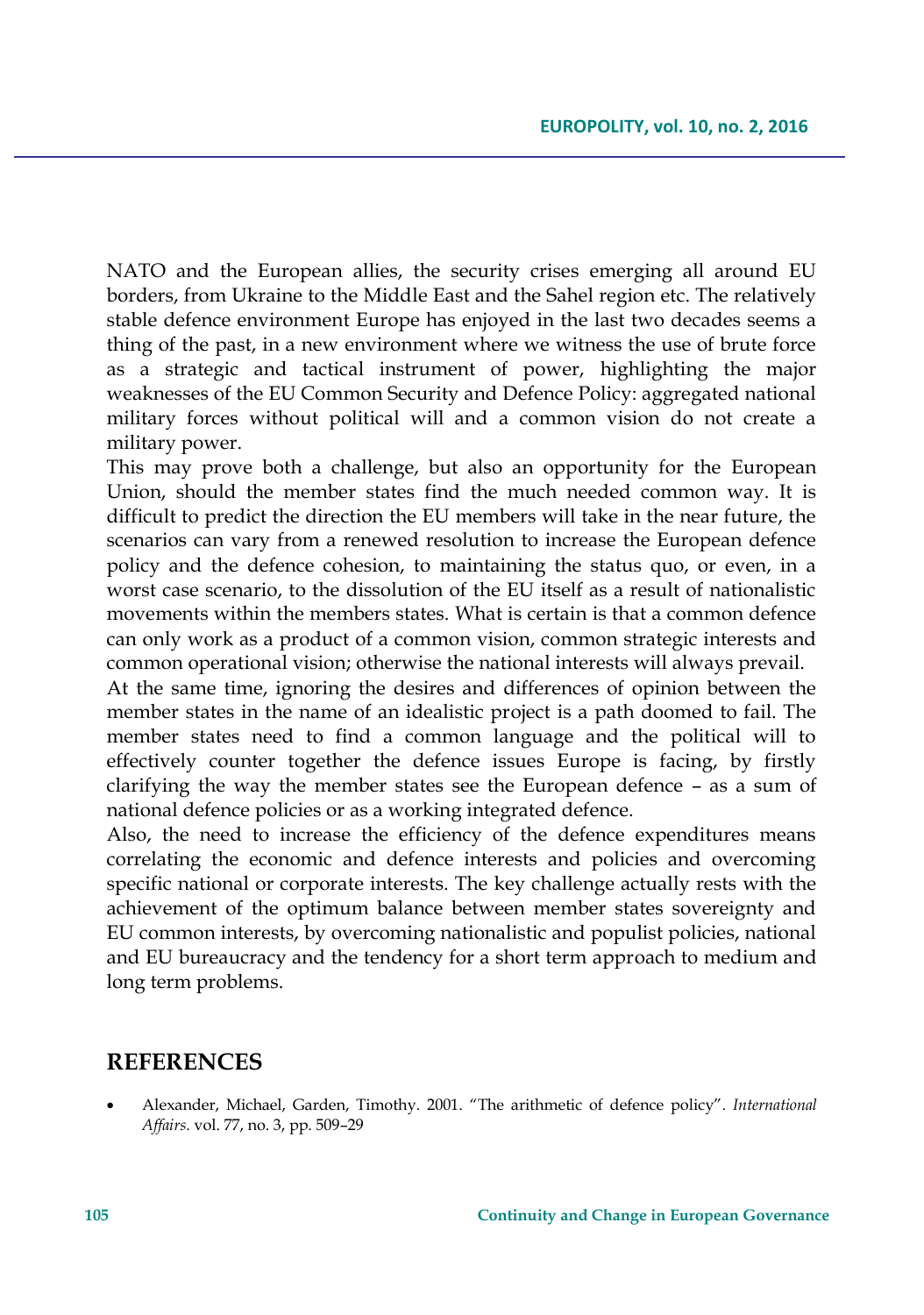- Andersson, Jan Joel, Biscop, Sven, Giegerich, Bastian, Mölling, Christian, Tardy, Thierry. 2016. "Envisioning European defence – Five futures" *Chaillot Paper* - No137, accessed on September 19, 2016, http://euromil.org/interesting-reading-envisioning-european-defence/
- Ayrault, Jean-Marc, Steinmeier, Frank-Walter. 2016. "A strong Europe in a world of uncertainties", Accessed on October 20, 2016, http://statewatch.org/news/2016/jul/de-frstrong-europe-eu-security-compact.pdfa
- Consolidated version of the Treaty on European Union, Art 42 -3, Accessed on October 15, 2016, http://eur-lex.europa.eu/legal-content/EN/TXT/HTML/?uri=CELEX:12008M042&from=EN
- Council of the European Union, Presidency conclusions, Laeken, 14–15 Dec. 2001, Accessed on October 2016, 2016, 2016, 2016, 2017, 2017, 2017, 2017, 2017, 2017, 2017, 2017, 2017, 2017, 2017, 2017, 2017, 2017, 2017, 2017, 2017, 2017, 2017, 2017, 2017, 2017, 2017, 2017, 2017, 2017, 2017, 2017, 2017, 2017, 2017, 2017 https://www.consilium.europa.eu/uedocs/cmsUpload/European%20Capability%20Action%2 0Plan%20-20Excerpt%20Press%20Release%20November%202001.pdf
- Defence data portal, accessed on October 17, 2016, https://www.eda.europa.eu/infohub/defence-data-portal/EDA/year/2014#2
- Dempsey, Judy, January 7, 2013, "Military in Greece is spared cuts", accessed on October 16, 2016, http://www.nytimes.com/2013/01/08/world/europe/08iht-letter08.html?\_r=0
- Estimation of the IMF for 2010, Accessed on May 7, 2016, http://www.economywatch.com/economic-statistics/economic-indicators/General\_ Government\_Gross\_Debt\_Percentage\_GDP/
- European Defence Agency data for 2014 (National Defence Data 2013-2014 and 2015 (est.) of the 27 EDA Member States, Accessed on October 13, 2016, http://eda.europa.eu/docs/defaultsource/documents/eda-national-defence-data-2013-2014-(2015 est)5397973fa4d264cfa776ff000087ef0f.pdf
- European Union External Action, Accessed on October 12, 2016, https://eeas.europa.eu/headquarters/headquarters-homepage/82/about-the-europeanexternal-action-service-eeas\_en)
- External Action financing instruments, accessed on October 17, 2016, https://ec.europa.eu/europeaid/funding/about-funding-and-procedures/where-does-moneycome/external-action-financing-instruments\_en
- French White Paper on defence and national security 2013, Accessed on November 10, 2016, http://www.livreblancdefenseetsecurite.gouv.fr/pdf/the\_white\_paper\_defence\_2013.pdf
- Giuliani, Jean-Dominique, *Réassurer la défense de l'Europe par un Traité entre La République fédérale d'Allemagne, la République française et le Royaume-Uni de Grande-Bretagne et d'Irlande du Nord pour la défense et la sécurité de l'Europe*, Accessed on October 10, 2016, http://www.robertschuman.eu/fr/doc/questions-d-europe/qe-405-fr.pdf
- Government deficit and debt, Eurostat data, Accessed on October 10, 2016, http://ec.europa.eu/eurostat/data/database)
- How Eurosceptic is the new European Parliament?, accessed on November 2, 2016, http://www.bbc.com/news/world-europe-28107633
- Joint declaration issued at the British French summit, Saint-Malo, France, 3-4 December 1998, accessed on September 30, 2016, http://www.consilium.europa.eu/uedocs/cmsupload/French-British%20Summit%20Declaration,%20Saint-Malo,%201998%20-%20EN.pdf
- Lisek, Krzysztof. 2011. "Report on the impact of the financial crisis on the defence sector in the EU Member States", *Committee on Foreign Affairs*, Accessed on October 11, 2016,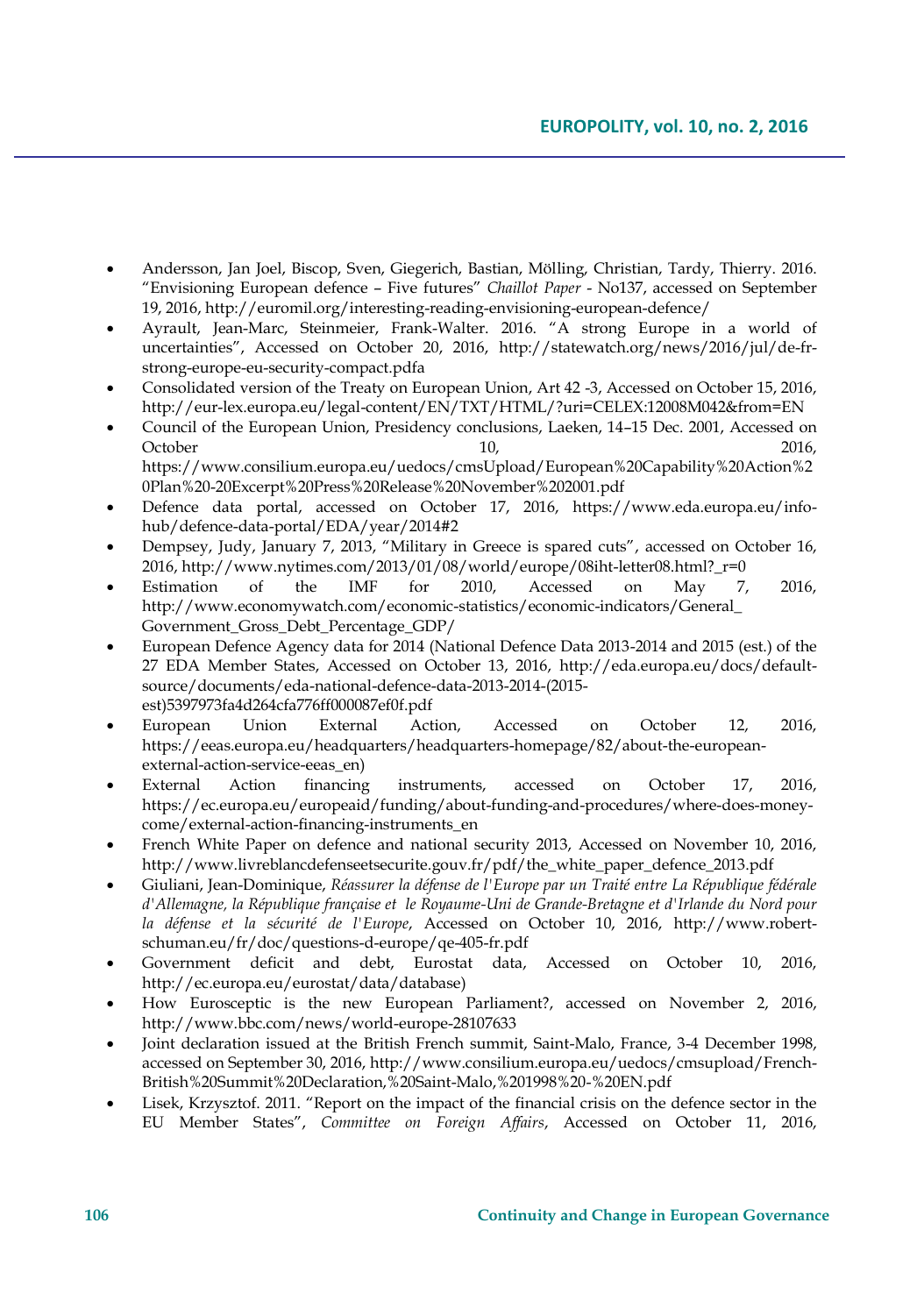http://www.europarl.europa.eu/sides/getDoc.do?pubRef=- //EP//NONSGML+REPORT+A7-2011-0428+0+DOC+PDF+V0//EN

- National Defence Data 2013-2014 and 2015 (est.) of the 27 EDA Member States, accessed on October 12, 2016, http://eda.europa.eu/docs/default-source/documents/eda-national-defencedata-2013-2014-(2015-est)5397973fa4d264cfa776ff000087ef0f.pdf
- North Atlantic Treaty Organisation Communiqué Pr/Cp, 2016, Defence Expenditures of NATO Countries 2008-2015, Accessed on October 19, 2016, http://www.nato.int/nato\_static\_fl2014/assets/pdf/pdf\_2016\_01/20160129\_160128-pr-2016- 11-eng.pdf
- North Atlantic Treaty Organisation Communiqué, 201, Defence Expenditures of NATO Countries (2008-2015), accessed on October 14, 2016, http://www.nato.int/nato\_static\_fl2014/assets/pdf/pdf\_2016\_01/20160129\_160128-pr-2016- 11-eng.pdf
- North Atlantic Treaty Organization, "Wales Summit Declaration," September 5 2014, www.nato.int/cps/en/natohq/official\_texts\_112964.htm
- Out of Area Operations, accessed on October 25, 2016, http://www.globalsecurity.org/military/world/europe/de-policy-out-of-area-ops.htm)
- State of play of the implementation of EDA 's pooling and sharing initiatives and its impact on the European defence industry, 2015, Accessed on October 10, 2016, the European defence industry, 2015, Accessed on October 10, 2016, http://www.europarl.europa.eu/RegData/etudes/STUD/2015/534988/EXPO\_STU(2015)5349 88\_EN.pdf
- Stockholm International Peace Research Institute (SIPRI) databases, accessed on October 12, 2016, https://www.sipri.org/
- Treaty of Lisbon amending the Treaty on European Union and the Treaty establishing the European Community, signed at Lisbon, 13 December 2007, Art 28 A, Accessed on October 2, 2016, http://eur-lex.europa.eu/legalcontent/EN/TXT/?uri=uriserv:OJ.C\_.2007.306.01.0001.01.ENG&toc=OJ:C:2007:306:TOC#d1e58 5-1-1
- World Bank data (Armed forces personnel, total, Accessed on October 11, 2016, http://data.worldbank.org/indicator/MS.MIL.TOTL.P1)